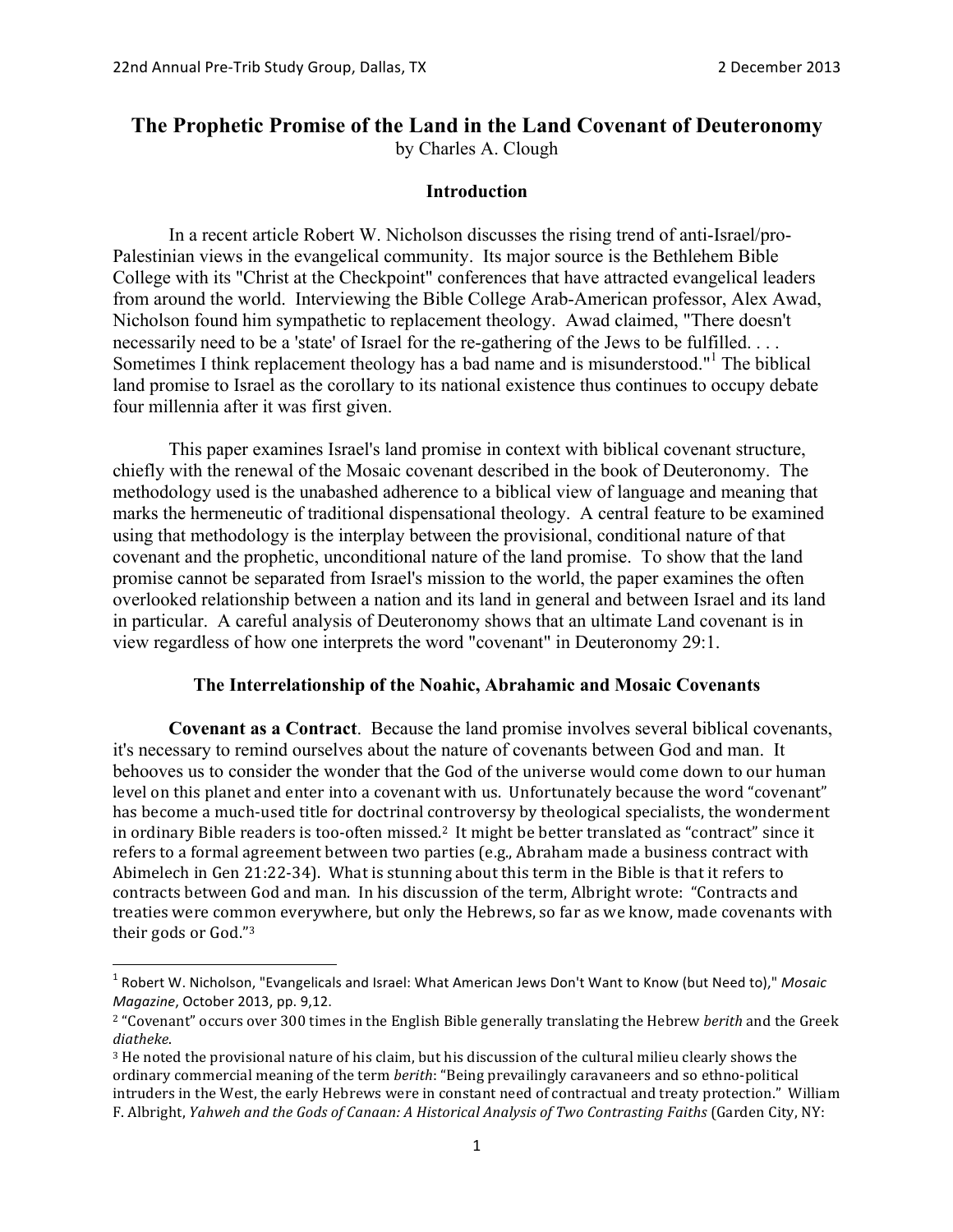Several implications follow from this unique form of revelation that directly apply to the biblical land promise. First, it reinforces the point that the transcendent Triune God condescends to come down to man's level to bargain (Gen 18), to argue (Job 38-41), and commit Himself to defined behavior for the duration of such contracts.<sup>4</sup> Specification of future behavior by parties to a contract is the very reason for contracts. However, that does not imply a mechanistic, legalistic interpretation of how a contract works because prior to contract origination a personal relationship exists between the parties. Thus the relationship between the God of grace and those to whom he enters into a contract has a describable content but that relationship always remains personal and can therefore adapt to changing circumstances as with any contractual agreement. Second, it presupposes positional sanctification since there must exist righteousness on the part of man adequate to enter into a personal relationship with the God of absolute righteousness.<sup>5</sup> Third, it establishes the legitimacy of a literal hermeneutic since all contracts necessarily are interpreted in terms of ordinary language for validation of the parties' behaviors. Finally, it assumes that the meaning of the contract terminology must be conserved throughout the duration of the contract. Terms cannot be reinterpreted later in the relationship. Defined land boundaries, for example, must remain as stated for the entire duration of the contract unless that contract is explicitly amended or terminated.<sup>6</sup>

**Covenant Interactions**. Since the land promise occurs in both the Abrahamic and Mosaic covenants, we need to look at how biblical contracts are built upon on another and how they interact. The first clearly explicit biblical divine-human contract is the Noahic covenant. It provided the basis for civil authority to use lethal force to execute some of God's judgments to protect human life (Gen 9:5-6); it defined the variability limits of the post-flood geophysical environment until the end of mortal history (Gen 8:21-22, 9:11-15; Isa 54:9-10); and it laid out the biological relationship between man and animal life (Gen 9:1-4, 8-17). The parties to this contract included not only all humanity but also those animals whose DNA was preserved in the ark of Noah (Gen 9:9-10). These social and environmental features by formal divine agreement continue through history into the millennial era when the New covenant becomes functional.

<u> 1989 - Andrea Santa Andrea Andrea Andrea Andrea Andrea Andrea Andrea Andrea Andrea Andrea Andrea Andrea Andr</u>

Doubleday & Co., 1968), 106-108. Of course, we biblicists would insist that it was God that made the contracts with man, not the other way around.

<sup>&</sup>lt;sup>4</sup> The technical use of the term "condescension" is explained well in K. Scott Oliphint, *Reasons for Faith: Philosophy in the Service of Theology* (Phillipsburg, NJ: Presbyterian & Reformed Publishing Co., 2006 ), 232-255. God's condescension also answers the challenge of "open theology" concerning passages like Genesis 18 that depict God involved in "fact-finding" conversations with man. When He appears at our creature level, it should not be surprising that He converses with us as any person would. After all, with the ultimate condescension, the Incarnation, He had a fully human nature. Such condescension sharply contrasts with Islam's Allah. Condescension by such a transcendent deity in binding himself to any contract with man is seen by Muslim theologians as an impossible contradiction. The price paid for denying such condescension is a deity that can never be known personally. Thus biblical contracts by revealing God's interest in personal relationships can play a key role in Muslim evangelism.

 $5$  Note the occurrence of sacrifices with biblical contracts: the ecological Noahic contract (Gen 8:20-9:17), the land-seed-global blessing Abrahamic contract (Gen 15), the theocratic Mosaic contract (Exod 24:1-8); and the New contract (Matt 26:26-29). It is precisely with the first redemptive contract that revelation of justification based upon imputed righteousness occurs which the Apostle Paul so carefully later expounds (Gen 15:6; Rom 4:1-8). Modern contract law faintly reflects this truth in the doctrine of "legal capacity" which requires that all parties to a contract must be legally competent to enter into such a relationship.

 $6$  Imagine, for example, that after a tornado destroyed your house (but allowed you and your family to survive), your insurance company read back a "deeper meaning" into your homeowners policy that the term "house" really meant "family."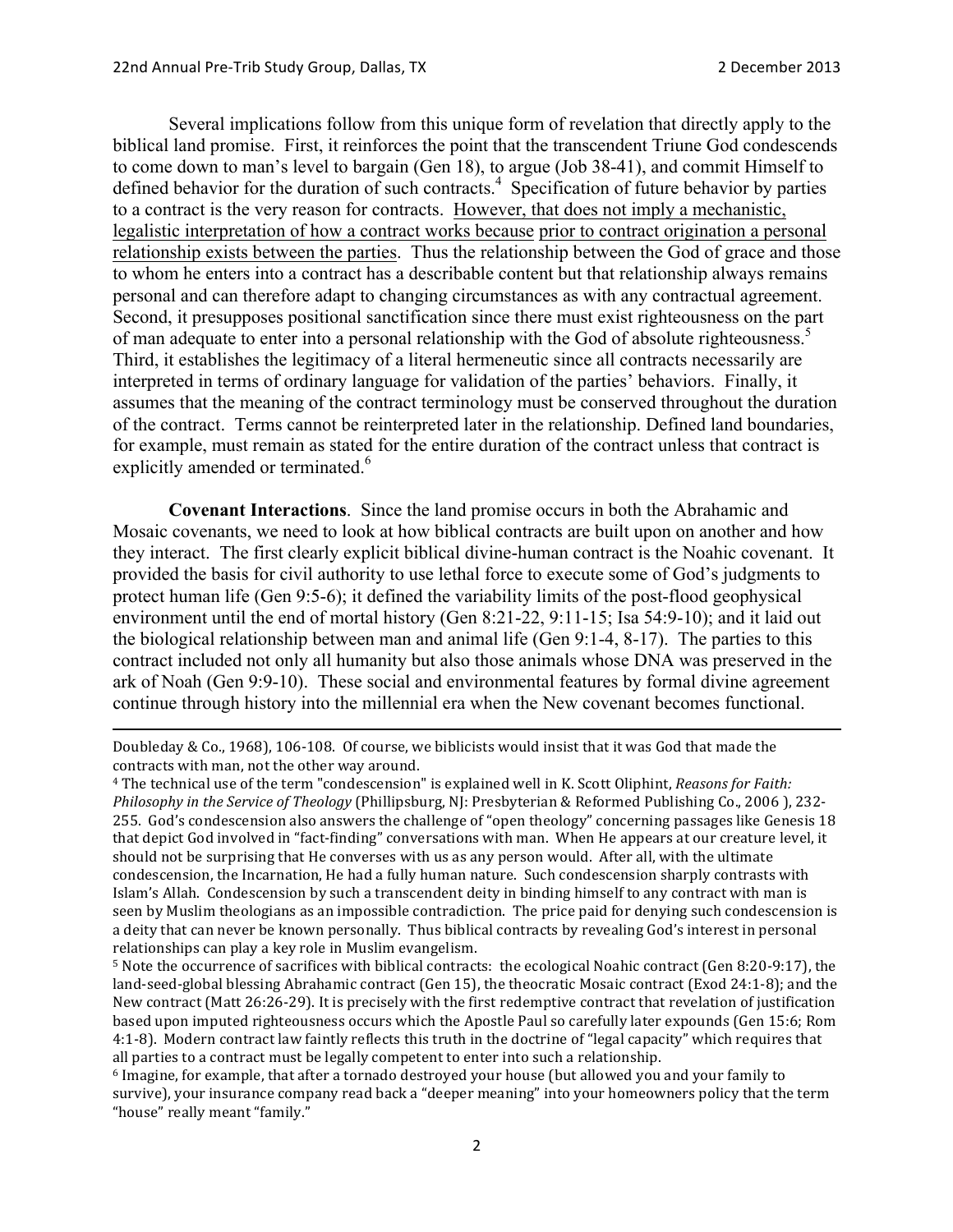The Noahic covenant is a preservative*,* but not a redemptive contract, and establishes the geophysical environment of the Abrahamic and Mosaic covenants. God's relationship with the geophysical environment and animals continues through each of these later covenants.

In sharp contrast to the Noahic covenant the Abrahamic contract defined God's plan of post-Babel world redemption through God's promise of progeny to Abraham. It spelled out His land allotment to that progeny, and His exclusive selection of that progeny as the means of blessing all humanity (Gen 12:1-3). Since this contract was established by an unconditional divine oath (Gen 15) and has never been explicitly amended or terminated, both its land and its progeny provisions must remain through all subsequent contracts with their original literal meaning. Also it is important to note that when God established this formal agreement with Abraham and his progeny, it made a fundamental change in His relation with the rest of mankind that continues through today until the end of time. Before this agreement, post-flood civilization had access to previous special revelation given from Adam to Noah much of which was directly available from the long-lived patriarchs who could pass on the "Noahic Bible" (see Appendix A). After this agreement special revelation comes only through Abraham's progeny. God's redemptive relationship with all mankind that had shown the human race universally corruptible at Babel thus began anew with a prophetically-administered revelational exclusivism. All subsequent redemptive activity is channeled through the Jews (cf. Deut 4:19-20; John 4:22;14:6; Acts 4:12).<sup>7</sup> Biblical religion compared to all pagan religions and counterfeit cults is thus fundamentally unique not only because it alone has God-man contracts as Albright pointed out but also because it has prophetic contract "follow up" through millennia of time. As Kaufmann has noted,

"The role of the apostle of God is what sets the Israelite prophet apart from all pagan analogues. And what makes the history of Israelite prophecy *sui generis* is the succession of apostles of God that come to the people through the ages. Such a line of apostle-prophets is unknown to paganism. . . .Paganism does not know of a continuous, generations-long succession of prophets."8

The Abrahamic contract revealed God's global redemption strategy. It would center on one particular tribe of mankind in a specific geographic location. Nevertheless, it would have to rely upon the social and geophysical structures of the prior Noahic contract. And important for the argument of this paper once the nation of Israel emerges from Abraham's progeny, its promises will be expanded and explained by a line of Jewish prophets.

Unlike the Noahic and Abrahamic contracts the Mosaic contract was neither preservative nor redemptive. It was a test for a kingdom relationship with God and therefore provisional. Merrill puts it well:

The Mosaic [covenant] is subservient to the Abrahamic, a special arrangement with Abraham's seed to put it in a position to become the means of blessing which the Lord

<sup>&</sup>lt;sup>7</sup> Religious exclusivism angers religious egalitarians who presume all religious dogma originates in man's imagination with the conclusion that no religion can claim absolute truth. Of course, that presumption begs the question of whether or God has verbally spoken in history which is precisely the claim the Bible makes. Forgotten is the *cause* of this exclusivism: the apostasy of Babel when mankind collectively rejected Noahic revelation that had been universally available to every postdiluvian people group (Gen 11:1-9).<br><sup>8</sup> Yehezkel Kaufmann, *The Religion of Israel*, trans. Moshe Greenberg (New York: Schocken Paperback Books, 1972),

<sup>212</sup>f. Biblical counterfeits such as Islam, Mormonism, and all other similar cults also suffer from the same "oneprophet" syndrome.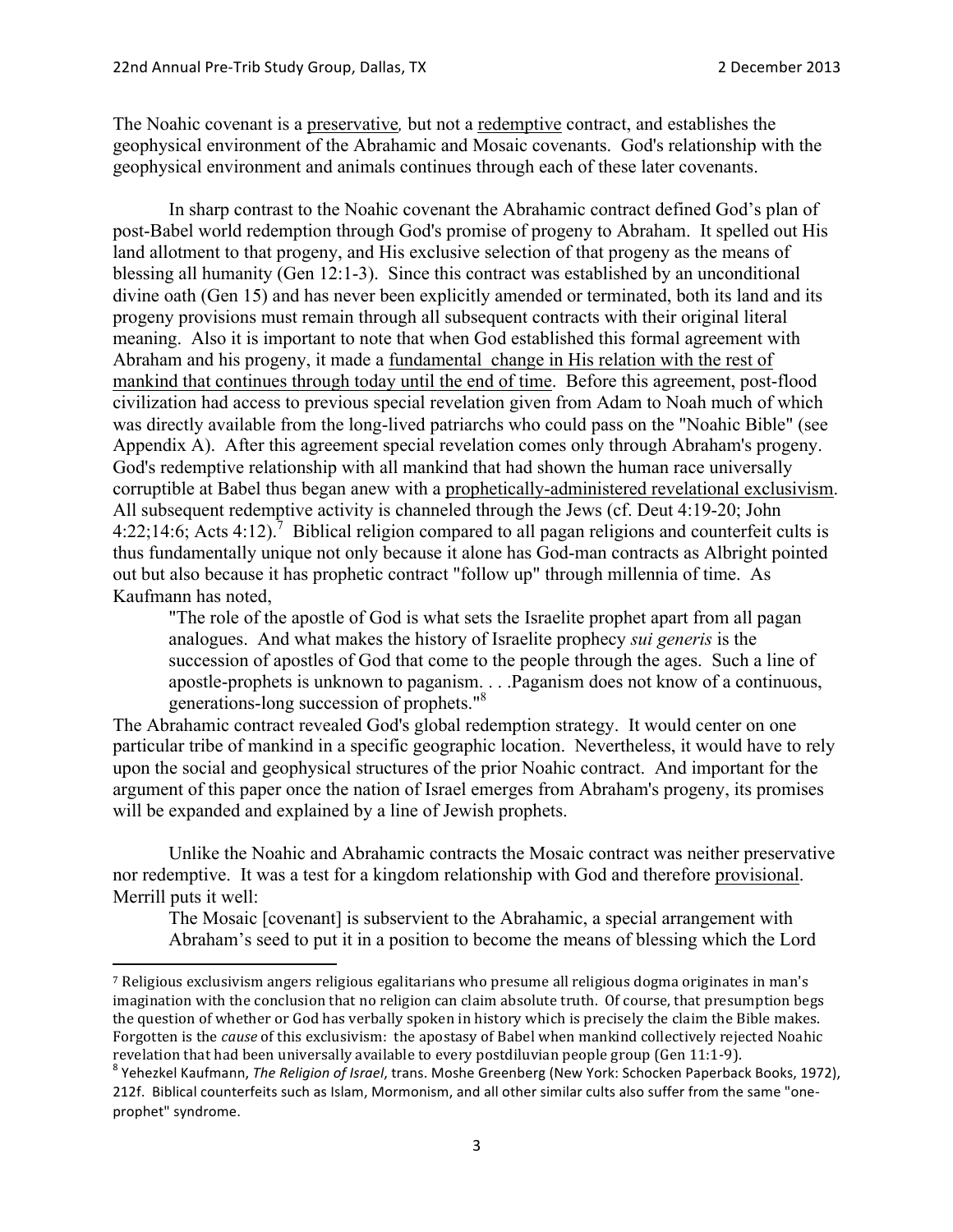had promised to his descendants. . . . For Israel to be a holy nation called for a deportment that would cause the peoples of the earth to see in Israel's behavior a reflection of the God they professed to serve. . . .Theirs would be an inestimable privilege, but at the same time the commitment they made would entail enormous responsibility. Should they refuse God's gracious overtures, he surely would work out his redemptive program by some other means, the nature of which defies human imagination.<sup>9</sup>

It challenged an elect portion of Abraham's progeny to bring into existence the Kingdom of God on earth.<sup>10</sup> As such it spelled out the details of what loving God and neighbor actually should have looked like in the second millennium BC. Had the challenge been met, the Kingdom of God would already be here.

**The Yahweh-Israel Relationship Behind the Mosaic Covenant**. Not often acknowledged, however, is that when the Mosaic covenant/contract was originally established at Mt. Sinai (hereinafter MC-S1), it made a fundamental advance in God's redemptive program. It created for the first time an elect nation from the tribes of Jacob, a subset of Abraham's progeny. God established a new kind of relationship, a Yahweh-Israel relationship. This new relationship is a national relationship, not a family relationship. It is a relationship with the tribal derivatives of Jacob's family collectively organized as a nation. Dispensationalists rightly have emphasized the conditional character of the Mosaic covenant and how that conditionality is parallel to the suzerainty-vassal treaties of the ancient pagan world. However, we must remember that those treaties were constructed out of a pagan worldview that denied the Creator-creature distinction. Pagans have never had the notion of an infinite-personal God coming down to initiate a contractual agreement with anyone, leave alone an entire nation. The Mosaic covenant must be viewed within the biblical worldview where God establishes relationships of His choosing. That means that while the covenant is itself conditional, it is an expression of a genuine personal relationship between Yahweh-God and the nation, a relationship that exists in the background of the Mosaic covenant. This truth is crucial to understanding the land promise in Deuteronomy 29-30.

To see into this relationship and how it works within the contracts it makes, observe the incident that happened as MC-S1 was being written on Mt. Sinai as recorded in Exodus 32-34 (also recounted in Deut 9-10). Moses is receiving revelation of the contract terms. The people on the ground below, however, having physically come out of Egypt have not culturally come out of Egypt. They slip back into their former and familiar pagan ways of interpreting life and make an idol. God confronts Moses with a proposal to destroy Israel and begin anew: "*let Me alone that My wrath may burn hot against them and I may consume them. and I will make of you a great nation*" (Ex  $32:9-10$ ).<sup>11</sup> Speech-act theory helps us to see the significance of this dialog. God's utterance was the locutionary act, i.e., a straightforward statement, but it had an intended function in mind--to challenge Moses the Levite to become an intercessory priest for the nation,

<sup>&</sup>lt;sup>9</sup> Eugene H. Merrill, *Everlasting Dominion: A Theology of the Old Testament* (Nashville, TN: Broadman & Holman Publishers, 2006), 327, 271-272.

 $10$  I use the term "Kingdom of God" in the way Alva I. McClain used the term "Mediatorial Kingdom" to distinguish it from the universal, ever present Kingdom reign of God over all His creation. See his book, *The Greatness of the Kingdom* (Chicago: Moody Press, 1959), 41-51.<br><sup>11</sup> All quotations of the biblical text are from the *New King James Version* by Thomas Nelson, Inc.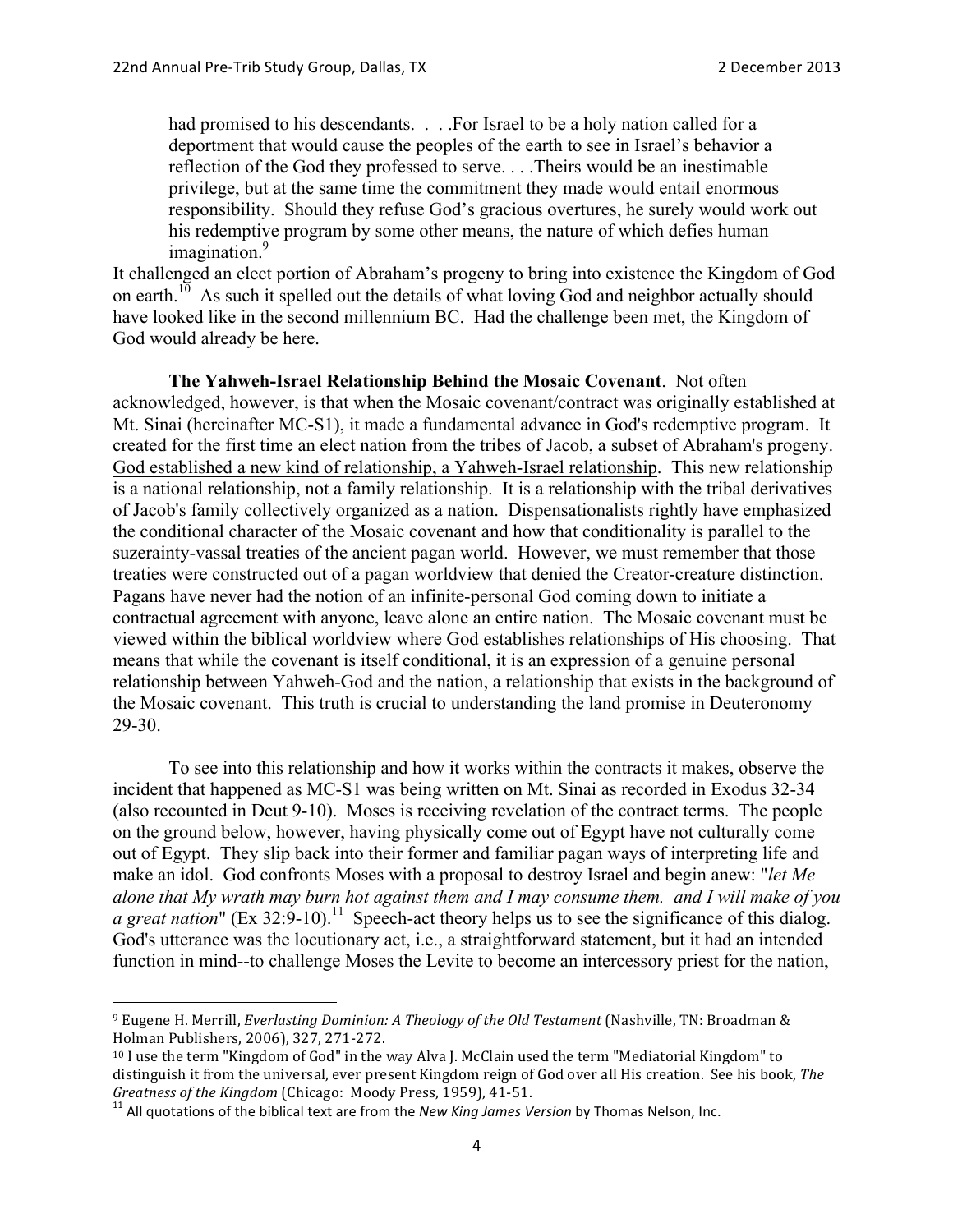the so-called illocutionary act. And as we read in Exodus 32:11-13 Moses did indeed choose to intercede and thereby save the nation--the end result of the challenge, the so-called perlocutionary act. A second set of tables was then prepared so that what we call the Mosaic covenant is actually a second edition of the original contract (Ex 34:1-28) which we could call MC-S2. Whereas Israel violated the conditions of MC-S1 and therefore legally deserved abandonment by God, God graciously continues the relationship and initiates this second contract. This incident introduces an element not found in pagan treaty analogs, lacking as they do any notion of the Creator God and gracious Lord of history.

This passage of scripture must not be taken casually. It shows from the very start of the Yahweh-Israel relationship there was a sophisticated interplay of God's sovereign program of world redemption through the nation and that nation's behavioral response. Because of that response MC-S1 was terminated even before it was inaugurated, and the nation's existence was truly threatened. Yet in an amazing way through His threatened judgment God actually initiated reconciliation. His threat provoked the necessary intercessory response of Moses the Levite. And Moses' successful intercessory plea shows yet another dimension to this interplay. First, he argued that destroying the nation after such a supernatural start would demean the reputation of Yahweh-God in the eyes of the Gentiles: "*Why should the Egyptians speak, and say, 'He brought them out to harm them, to kill them in the mountains, and to consume them from the face of the earth?*" (Ex 32:12). Second, Moses argued that destruction of the nation would negate the Abrahamic covenant; "*Remember Abraham, Isaac, and Israel. . .to whom You swore by Your own self, and said to them, 'I will multiply your descendents. . .and all this land that I have spoken of I give to your descendents, and they shall inherit it forever*.'" Both of these intercessory pleadings rely upon a powerful doxological appeal--God's glory would be tarnished were He to destroy Israel. In the first appeal Moses points to the false impression that would be given to pagan outside observers. In his second appeal he points to an internal inconsistency in God's treatment of His people that violates a divine maledictory oath.

This second appeal warrants further examination because it is stated in everyday language which for simple economy of words assumes that certain facts are true without stating so. Arguments with such unstated propositions are called enthymemes. If we unpack the logic of Moses second appeal we get the following sequence of propositions:

1. God promised to Abraham a land, a seed, and a worldwide blessing through that land and seed--the Abrahamic covenant sworn with an oath of malediction (Gen 12:1-3; 15).

2. God subsequently reaffirmed that promise to Isaac as Abraham's miraculously-born, only begotten son (Gen 17:21).

3. God subsequently reaffirmed that promise to Jacob (Ex 2:24).

4. All of Jacob's twelve sons and their children went to Egypt to form the nucleus of what would become the nation Israel--so named because of this family link.

5. All of Jacob's living descendents are present at Mt. Sinai as the nation Israel.

6. Therefore, if the nation is destroyed, Jacob's progeny will be destroyed.

7. Therefore, the Abrahamic covenant that was sworn unconditionally with a maledictory oath will be broken.

Moses' second appeal, therefore, confirms the existence of the Yahweh-Israel relationship as one that is unconditional. Then regardless of the conditionality of the Mosaic covenant in its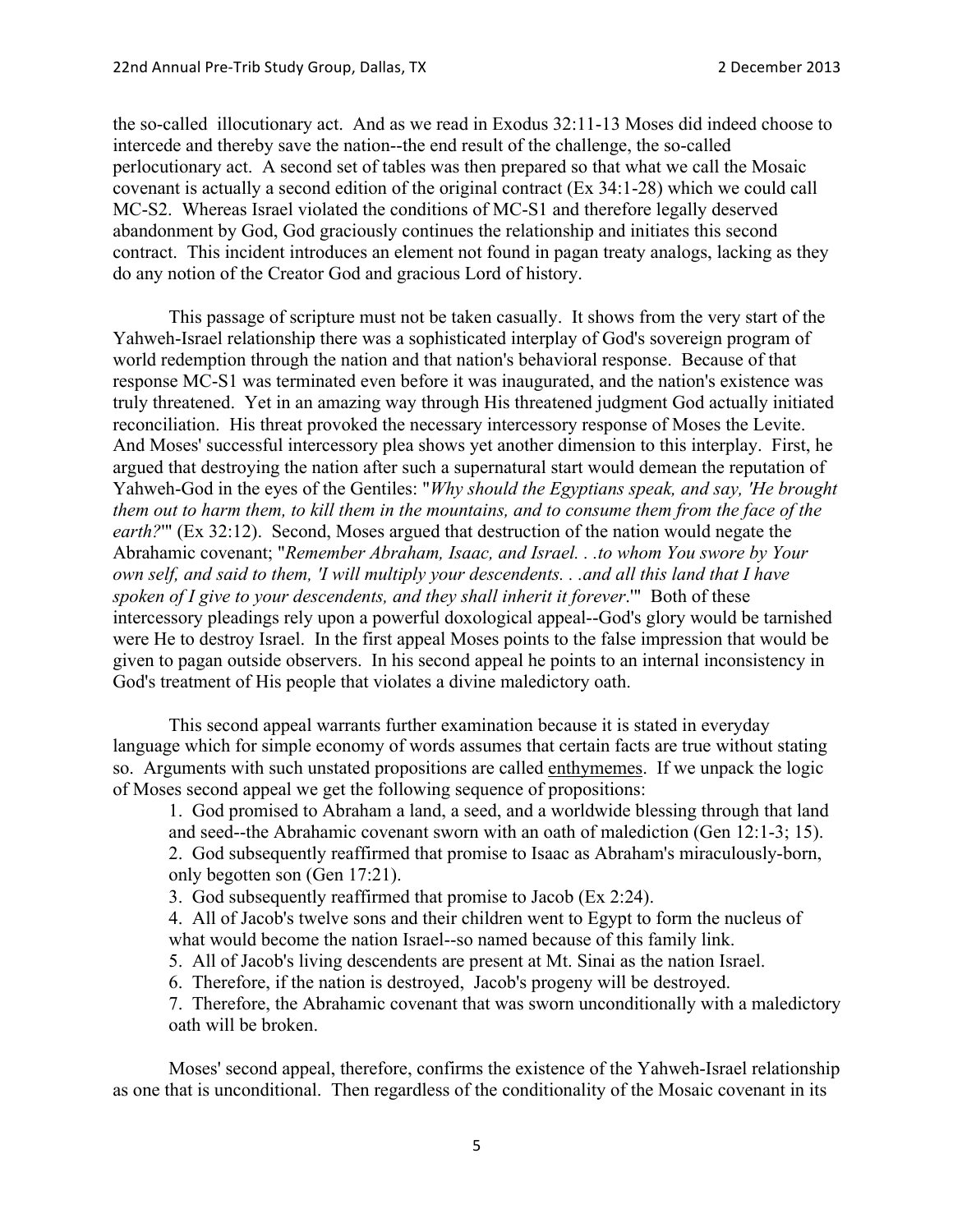original form (MC-S1) or in any future renewal form (MC-S2), the destiny of the nation is assured. How exactly that final state comes about through Yahweh's interactions with Israelite responsibility will only be known as history unfolds. In Deuteronomy 29-30 Moses provides the outline. The take-away truth from Exodus 32 is that Yahweh-God has begun a relationship with the new nation Israel from which there is no turning back. Although the founding contracts at Sinai were provisional and could be terminated, God would continue the relationship somehow accomplishing His sovereign plan through the human responses of Israel. He will finish what He has begun.<sup>12</sup>

Because Yahweh's call in MC-S1 and MC-S2 for submission to His Kingdom rule covered all facets of daily life, it inescapably pierced to the fallen hearts of the Israelites. It brought out into the open more clearly than all previous revelation the need for repentance and a heart change because it brought out more clearly what true social justice in a fully functioning nation actually looks like (in contrast to the Marxist-socialist and Muslim superficial counterfeits today that totally ignore depravity and the resulting need for regeneration)*.* From the beginning Yahweh expressed the problem: "*Oh, that they had such a heart in them that they would fear Me and always keep all My commandments*" (Deut 5:29 NKJV). Having watched the exodus generation fail to properly respond to Yahweh, Moses, in his address to the second generation just prior to the conquest, reiterated the need for them to internalize the ritual of circumcision: "*Circumcise the foreskin of your heart, and be stiff-necked no longer*" (Deut 10:16 NKJV). In calling for spiritual circumcision of the heart Moses implied that the natural state of the heart was incapable of fulfilling the Kingdom imperatives of Yahweh. Surgery was needed to correct the problem. To circumcise their hearts and participate as a national society and culture in the stipulated blessings of the Mosaic contract, Israelites nationally had to believe like their father Abraham. They had to join the special elect line within his natural progeny.<sup>13</sup>

**To summarize**: The Mosaic covenant (in both the MC-S1 and MC-S2 versions) was provisional and conditional, but it marked God's new relationship with His chosen national instrument of world redemption. The covenant was rooted in the prior and still valid Noahic and Abrahamic contracts. It therefore continued the judicial tool of civil government with capital punishment and functioned within the postdiluvian geophysical environment. The covenant was also designed to advance God's global redemptive strategy of blessing the world by means of Abraham's progeny through Jacob. The twelve-tribe Jewish nation therefore now would benefit from a permanent and unique Yahweh-Israel relationship. Israel alone of all nations has contracts with God and a prophetic line of "contract administers." With such a unique nation now extant God could show mankind something of his Kingdom that had not been possible

 $12$  This background relationship between Yahweh and Israel that provides continuity between the conditional Mosaic covenant and the unconditional New covenant (including its Land covenant component) must not be confused with Covenant Theology's method of supplying continuity, viz., the theological Covenant of Redemption. God has relationships with all His personal creations. They are not all the same. His relationship with angels is certainly not a redemptive one. What unites all such relationships is their doxological goal which dispensational theology has always acknowledged. As one among many other relationships the Yahweh-Israel relationship is for Israel alone, not the Church and not the Gentiles. 

<sup>&</sup>lt;sup>13</sup> Subsequent history of the theocracy gave rise to the concept of the faithful Jewish "remnant." See discussion of 1 Kings 19:18 and ensuing development by the classic writing prophets in Arnold G. Fruchtenbaum, *Israelology: The Missing Link in Systematic Theology* (rev. ed., San Antonio, TX: Ariel Ministries, 2001), 601-604.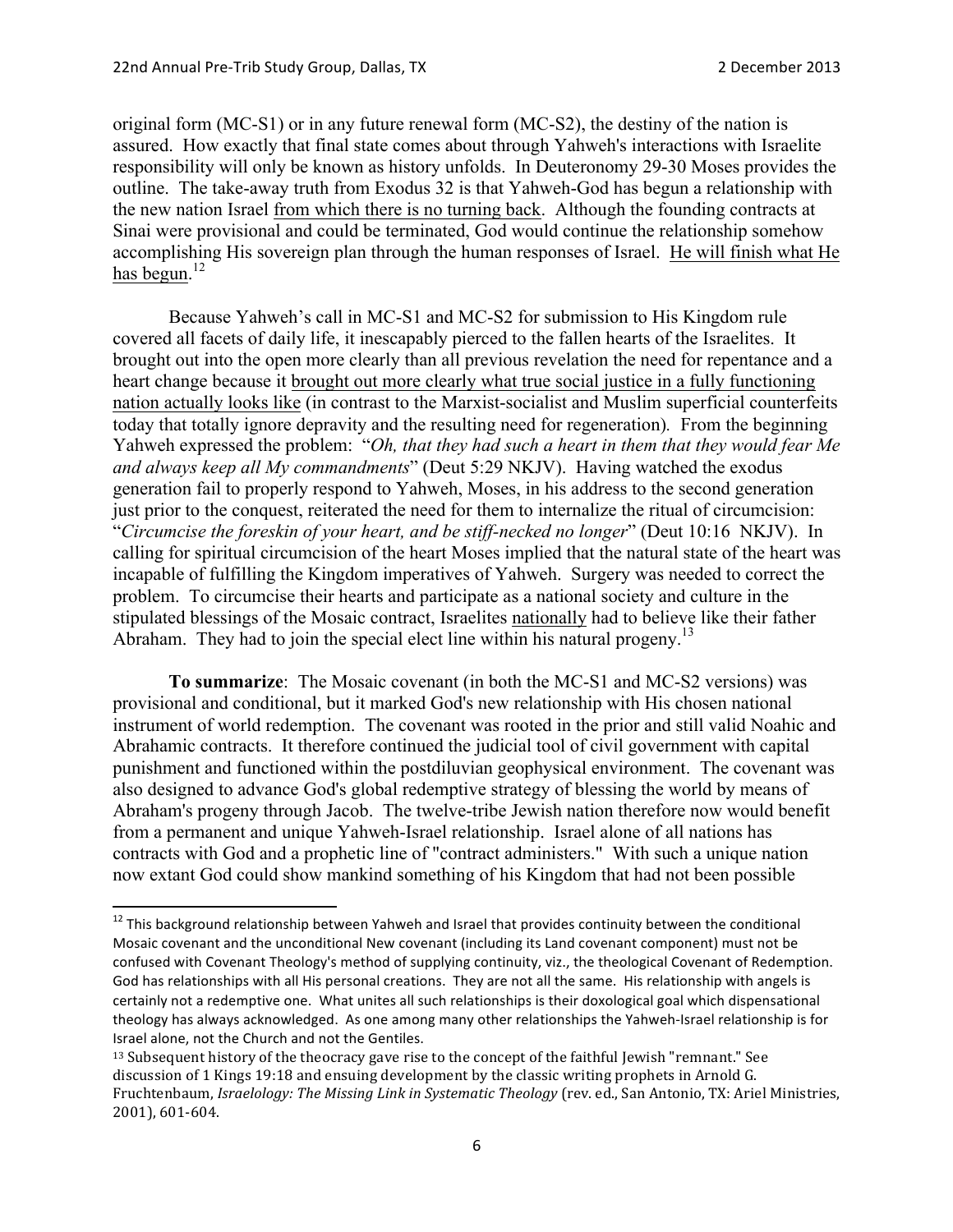before. After all, a kingdom requires operational legislative, executive, and judicial functions, or it isn't a literal kingdom! And for those functions to be operative there must be a geographical space available to them, i.e., a nation requires a land.

#### **Land and National Existence**

**Land and Mankind**. A people cannot exist as a nation without occupying land. If they do not occupy land at some geographical location, they cannot be said to be a nation. Land is necessary for national existence not only as living space but also as an economic asset-- fertile soil with favorable climate for agricultural production, buried natural resources for manufacturing, and accessibility to trade routes for commerce. Land can also be a military asset if it has an elevation with terrain that provides defensibility against enemy invasion. Land with its natural resources was originally given to man to subdue (Gen 1:26). In spite of environmentalists' caricature of this passage, its meaning is clear from Genesis 2:8-9 where on the sixth day God illustrates the kind of labor implied by the command to subdue. He plants a garden, bringing the land into fruitful production and thereby decreasing the cost of sustaining life. Because of man's created connection with the land that sustains him, God's judgments against man's sin can include cursing the land under his feet. At the fall God cursed all land everywhere because of Adam's sin. The curse apparently disrupted the earth's original created fertility and the genetics of the seeds in the soil (Gen 3:17-19). It rendered man's labor less efficient and increased the cost of sustaining life. At the flood he again cursed all land. This time it was because of the antediluvian civilization's ubiquitous, self-destructive sin (Gen 6-7). The Bible teaches that the availability and the condition of land derives from its relationship to God as its creator and as the judge of its occupants. Land is polluted by its occupants'  $\sin$ .<sup>14</sup> Some features of the God-land relationship that continue today can be seen in the geophysical aspects of the Noahic contract (e.g., Gen 8:21-22). The take-away truth is that all nations including Israel derive their existence from God's gift to them of land and their accountability to Him.

Deuteronomy provides several references that illuminate the connection between lands and nations. In the prophetic Song of Moses listeners are called to remember the pre-Abrahamic history of dispersion and re-colonization of the planet after the flood (Deut 32:7-8). The Noahic tribes were given initial grants of land by God when He was known to all people groups as the Most High (Heb *Elyon*).<sup>15</sup> Apparently there were seventy such land grants (Gen 10 Table of Nations)--a configuration that exactly corresponded with the number of the sons of Jacob that centuries later entered Egypt to become the nation Israel (Gen  $46:27$ ).<sup>16</sup> This unusual

 $14$  The modern environmental movement has one tenet that is true--man can hurt the environment--but the movement's neo-pagan commitments prevent it from acknowledging the real cause-effect between human choices and geophysical consequences.

 $15$  Contrary to nineteenth century, evolution-infatuated anthropology that imagined religious development "upward" from crude polytheism to sophisticated monotheism, Wilhelm Schmidt and others uncovered the evidence of an early monotheism that still survived in scattered parts of the world. Such evidence confirms the biblical narrative that the founders of our Noahic civilization knew very well the God of the Bible. Wilhelm Schmidt, The Origin and Growth of Religion: Facts and Theories, trans. H. J. Rose (London: Methuen & Co., 1931).<br><sup>16</sup> Biblical critics when faced with this type of numerical order in the text often hastily dismiss it as me

form imposed upon what they think is chaotic reality. In doing so they disregard numerous examples of fundamental numerical order throughout creation (e.g., repeated instances of Fibonacci numbers in both botanical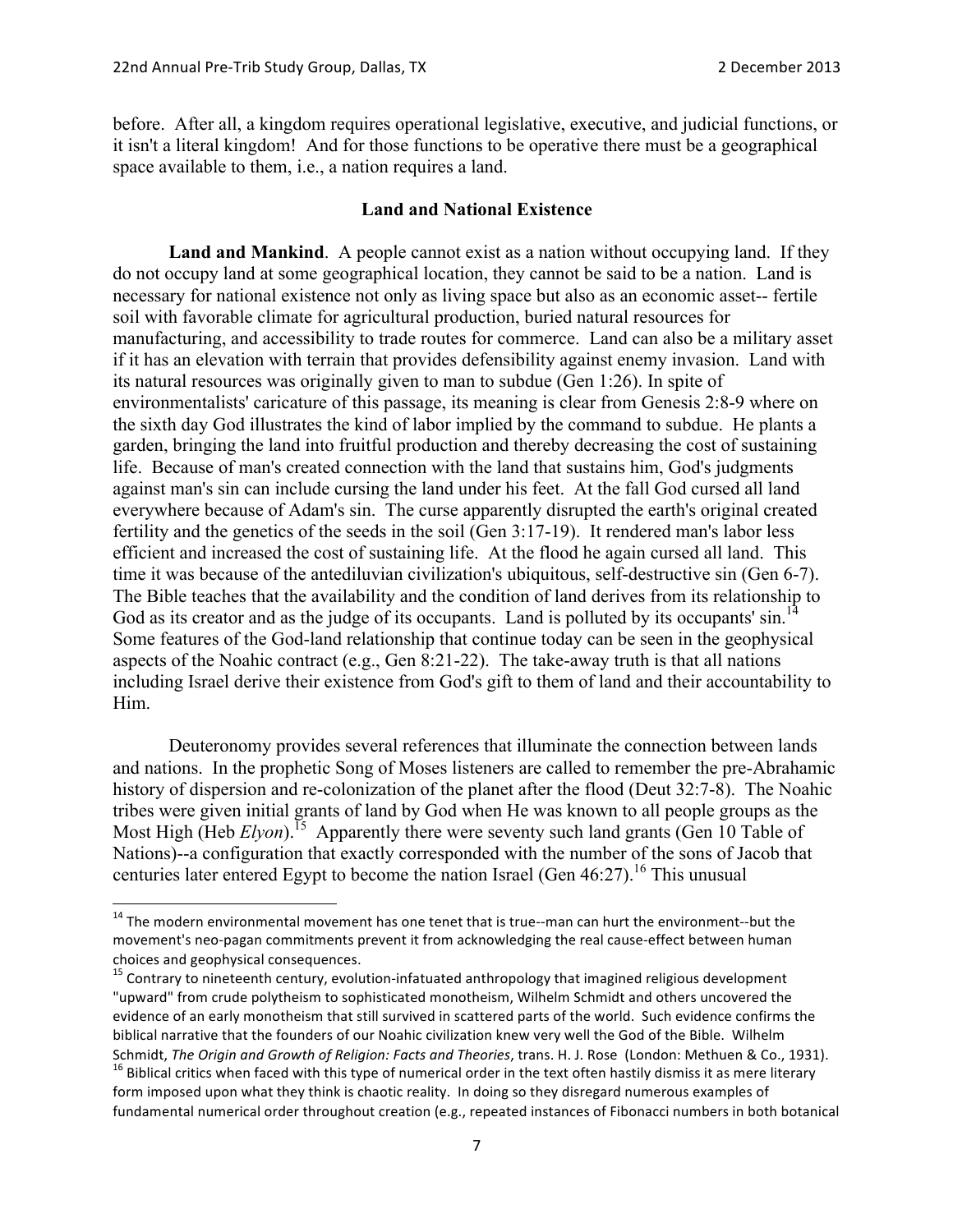correspondence hints at Israel's future role as the elect nation tasked with redemption of the world. In the early chapters of Deuteronomy Moses recounts the relationship of various land areas to other tribes related to Abraham but outside of the line of Jacob. On its way to claim the promised land Israel could not interfere with the land given to Esau (Deut 2:4-8), the land given to Moab (Deut 2:9-11), and the land given to Ammon (Deut 2:19-23). Significant to Israel's situation imminently facing invasion of the Canaanite occupants, Moses describes how each of the three peoples had to conquer the giant occupants of the lands God had given them. His implication is that if they could do it as peripheral relatives of Abraham, so can the special progeny through Jacob who are led directly by the God of Abraham. The lesson here is that God's gift of land to a people can require a work of conquest to take possession of it.<sup>17</sup>

**Israel's Promised Land**. The land promised to Abraham and the nation Israel are a special case. For Israel to accomplish God's strategy to bless the world it would need a strong economic asset and a strategic location. The land's condition in the fifteenth century, BC, "flowing with milk and honey" (Ex 3:8) provided abundantly for Israel's agricultural economy. Each family (except Levite families) was granted a primary capital asset in its assigned land. This asset was their "social security" and was called their inheritance. Possession of its title could not be lost and was to be cleared each Year of Jubilee (Lev 25). The civil authorities could not take title to inherited land from a family without incurring divine judgment (1 Kings 21). Under Mosaic law civil authorities did not possess eminent domain so that a freedom existed for Israel's citizens that has never been duplicated in any other nation.

The land also put Israel at the center of world commerce so that it was geographically positioned to reach all nations. Located at the juncture of Europe, Africa, and Asia the promised land sat on the major intercontinental trade routes. In fact computations by the Institute for Creation Research forty years ago demonstrated that the general region of Jerusalem, Mt. Ararat, and Memphis (capital of ancient Egypt) -- the so-called "Bible lands" region-- has the shortest mean distance to every part of the earth's land surface of any other comparably-sized region.<sup>18</sup> That Israel's promised land boundaries in Genesis 15:18-21 include most of this region abutting the post-flood disembarkment location, Babylon, and Egypt, shows its strategic location as the literal center of the earth's land surfaces. It is, therefore, strategic with respect to the ancient past as well as to the prophesied future (Isa 2:2). The location thus has a timeless significance that is commensurate with the Abrahamic covenant's global redemptive strategy. Unlike any other land and nation this land is necessarily linked to the existence of one nation all the way to the end of

<u> 1989 - Andrea Santa Andrea Andrea Andrea Andrea Andrea Andrea Andrea Andrea Andrea Andrea Andrea Andrea Andr</u>

and zoological realms, the DNA 4-letter alphabet in the human genome, etc.). If God has a coherent plan for history, why should we be surprised to find instances of numerical order?

 $17$  Christian devotional writers have repeatedly used the theme of the conquest of Canaan as analogous to the Christian's spiritual battles with the principalities and powers. See, for example, the work written during the Welsh revival at the beginning of the twentieth century by Jessie Penn-Lewis, The Conquest of Canaan (Poole, Dorset, England: The Overcomer Literature Trust, 1911).

<sup>&</sup>lt;sup>18</sup> Andrew J. Woods, *The Center of the Earth* (San Diego: Institute for Creation Research, 1973). The algorithm used was to divide all the earth's land areas into small, equal, unit areas. Then select one of these unit areas as a possible center and compute the distance from this unit area to every other unit area. Repeat this calculation for every unit area. Select the unit area that has the minimum distance. The exact center by this algorithm is near Ankara, Turkey at latitude 39<sup>°</sup> and longitude 34<sup>°</sup>. See Appendix B for further discussion of the computational results proximate to Jerusalem. Perhaps the Scripture hints at this feature when it uses the term "navel" (of the earth) (Heb *tabbur*) in Ezek 38:12 for Israel or Jerusalem.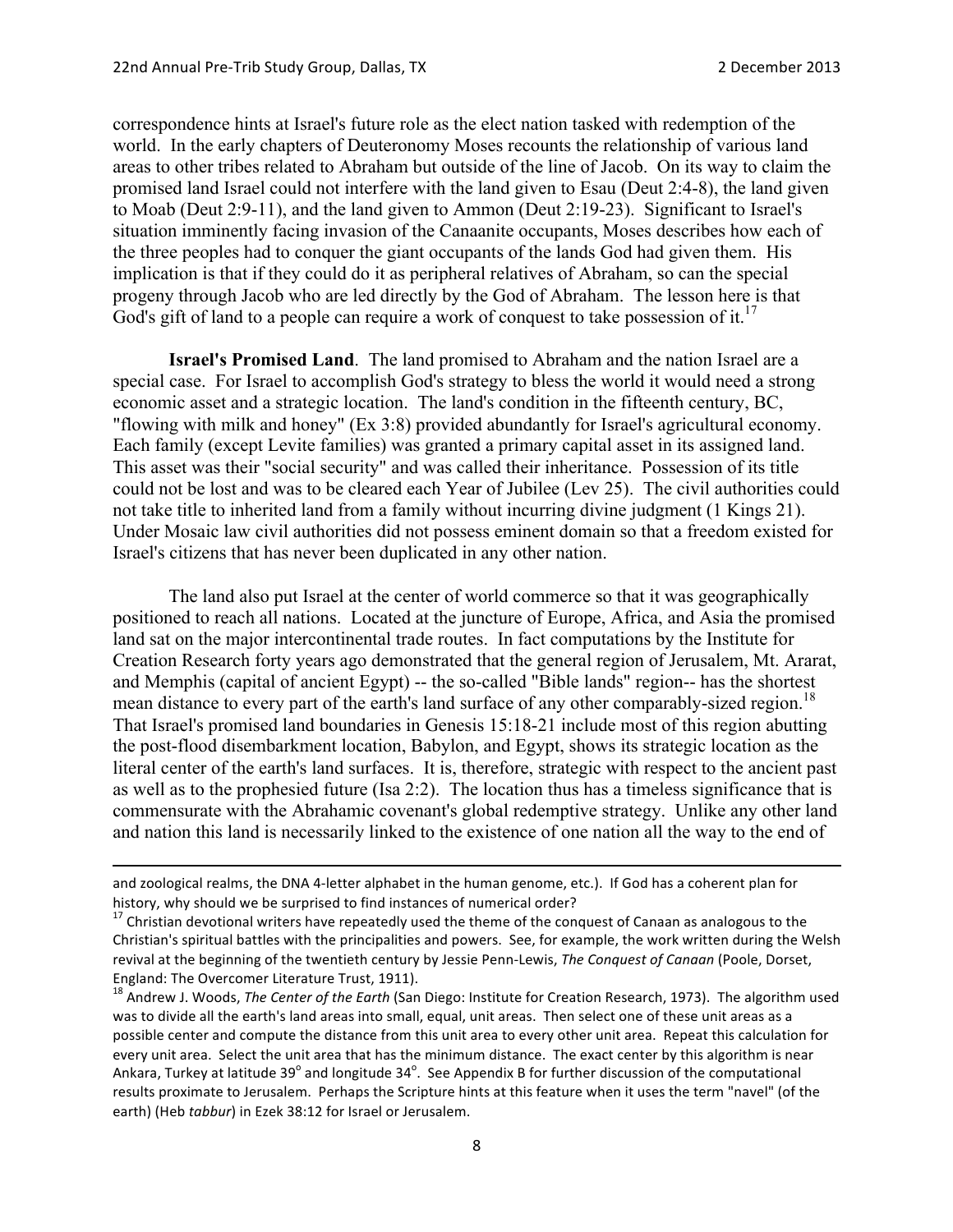history when God through this nation blesses the world. The extent of Israel's occupation of the promised land and its geophysical "health," has always been and will always be contingent upon Israel's spiritual condition before God.

**Land and Culture**. Two additional features of Israel's link with its land must be mentioned. Throughout the eight centuries of Israel's theocracy life outside that land was described as "serving other gods." The pre-Abrahamic Semite family was said to serve other gods in Joshua 24:2. David complained that exile from the promised land meant that he had to serve other gods and not share in the LORD'S inheritance (1 Sam 26:19). In 2 Kings 5:17-18 the Syrian official Naaman asks for two mule-loads of earth from Elisha to take back to Damascus so he could worship the God of Israel. The link between land and worship is asserted. While serving other gods within the land of Israel was voluntary and therefore sin, it seems to have been taken for granted that anyone living outside the land would have to in some sense serve other gods. If land and national existence are linked, then life outside the promised land would include unavoidable participation in the religious faiths of the nations occupying those lands. Why would this occur? Because culture inevitably expresses metaphysical and epistemological presuppositions that define the character of how it conceives of reality and social justice. A nation's laws and social structures unavoidably embody those beliefs. Anyone, therefore, having to live within a pagan nation necessarily submits to pagan faith in various areas of everyday life. The link between religious faith and laws is expressed in the prophetic explanation of why the northern kingdom was going into exile in Assyria: 2 Kings 17:7-8 "*The children of Israel had sinned against the LORD their God. . .and they had feared other gods, and had walked in the statutes of the nations whom the LORD has cast out. . .* ." The northern kingdom culture including its law and customs had become so completely paganized that worship of other gods was written into the social and political rules and so was unavoidable. For Israelites to live in exile outside the promised land meant they would have to struggle with how far they followed pagan laws and lose out on the economic assets of the land granted to their families.

**Land and Gentile Eminent Domain**. Another factor involved in Israel's link with its land is the implication of the sixth century BC exile. When Daniel gave the interpretation of Nebuchadnezzer's dream, he included an important statement about land. "*The God of heaven has given you a kingdom. . .and wherever the children of men dwell, or the beasts of the field and the birds of heaven, He has given them into your hand. . . .*" (Daniel 2:37-38). The domination of the Gentiles began with the potential given to each of the four kingdoms for global imperialism. The Gentiles were given eminent domain over all the earth including the land of Israel. A major change thus occurred. Prior to the exile Israel had been given domain over all the land promised to Abraham (Deut 28:1, 13). Alva McClain notes the change:

"During that long period the power and authority of the Theocracy was never in question. No nation, regardless of its size or strength, could stand successfully against Israel as long as that people followed the will of its divine king. . . .Israel went down in defeat only when she turned aside from the divinely written charter of her kingdom."<sup>19</sup>

For Israel to once again enjoy full occupation of the promised land, all of the Gentile kingdoms must be broken in pieces and their eminent domain dissolved by God's fifth supernatural kingdom to come. The Gentile occupation, unlike Israel's occupation, generally lacks divine assurances of permanence.

<sup>&</sup>lt;sup>19</sup> Alva J. McClain, *The Greatness of the Kingdom* (Chicago: Moody Press, 1968 ed.), 125.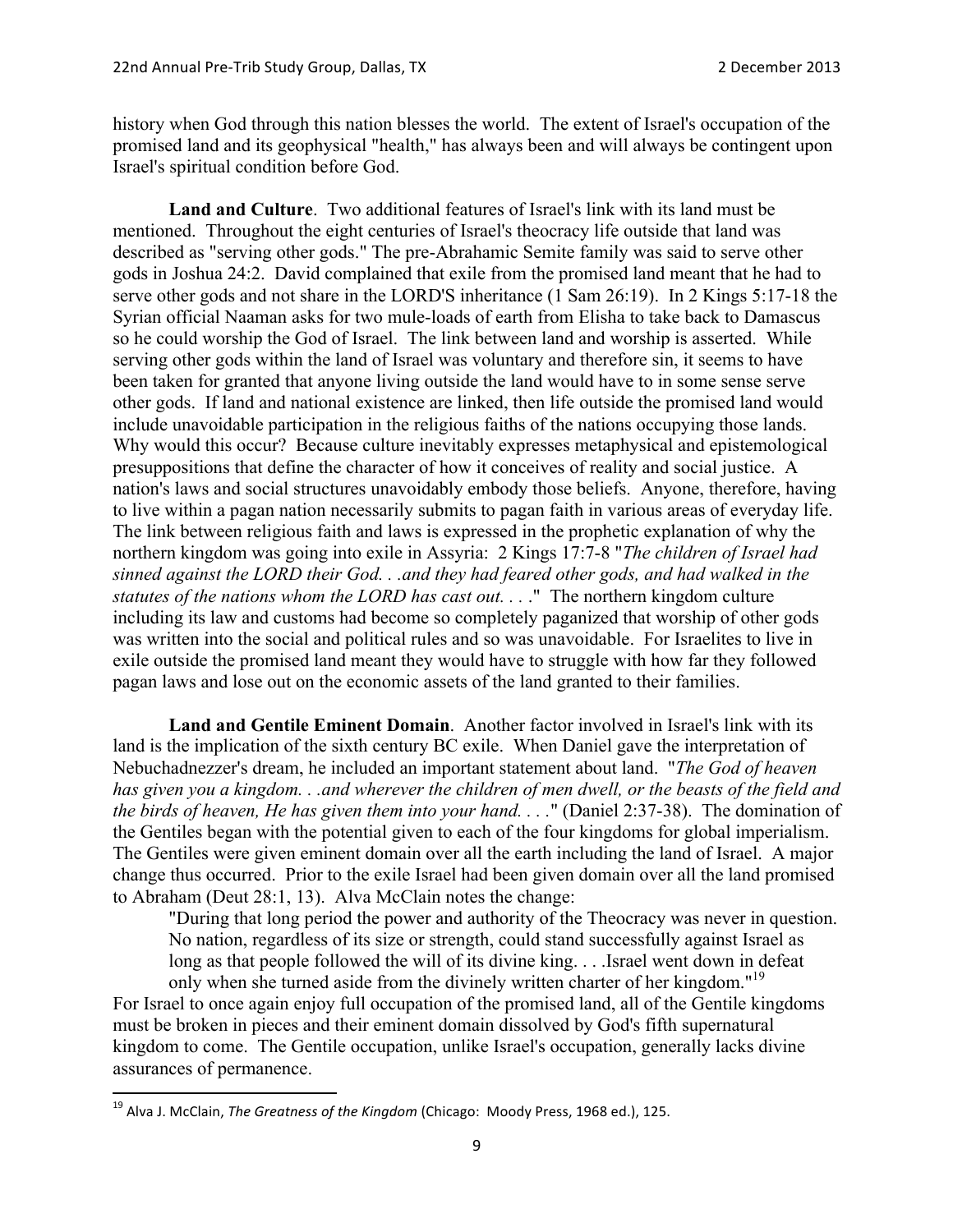**To summarize**: To exist a nation requires the economic, military and commercial aspects of land. The boundaries of land promised to Abraham for Israel's national existence encompass a vast portion of the middle east where three continents join. The geographical location at the center of the continents is obviously established with the strategic goal of world redemption through this nation. There must be a physical place where law and custom at last fully harmonize with worship of the biblical God. Only in such a political and physical existence with God-defined social justice can man truly serve God throughout every area of life. Although temporarily during the times of the Gentiles Israel cannot exercise undisputed control over its land, it must do so one day for there to be the functioning core for the Kingdom of God on earth. And for that to happen Israel must be rightly related to God.

## **The Deuteronomic Covenant Modification and Renewal**

**The Deuteronomy 29:1 "covenant."** Among commentators a debate has persisted over whether Deuteronomy 29:1 belongs at the end of chapter 28 (as verse 69 in the Hebrew and LXX text) or at the beginning of chapter 29 (English text ) ("*These are the words of the covenant which the LORD commanded Moses to make with the children of Israel in the land of Moab, besides the covenant which He made with them in Horeb*."). Those who hold to the 28:69 rendition see it as a summation of Moses' preceding expositions all the way back to chapter 5. Driver, for example, argues that the expression in the verse, "words of the covenant" must refer to specific details of the law which obviously occur throughout the previous chapters but which do not occur in chapters  $29-30$ <sup>20</sup> Others who support this view point out that  $28:69$  forms an inclusio with Deuteronomy 1:1 since both begin with "these are the words. . .which Moses" and both locate the action at Moab. Moreover, the very next verse is itself an introductory verse for Moses' exhortations ("Moses spoke/called all Israel. . .").<sup>21</sup> Deuteronomy 28:69 thus is viewed as a summary of the preceding chapters. Those who favor the latter 29:1 rendition see it as referring to Moses' exhortatory address that follows in chapter 29. As an example, the Keil and Delitzsch commentary states that "the words of the covenant" consist "in a solemn appeal to all the people to enter into the covenant which the Lord made with them that day, . . .a renewed declaration of the covenant."<sup>22</sup> Neither Driver nor Keil are claiming that the covenant in 29:1 is a covenant separate from the modified Mosaic Covenant.

Since the entire book of Deuteronomy looks forward to Israel's conquest of the land, since it consists of expositions that appear to follow a unified suzerain-vassal treaty form, and since it includes specific covenant renewal ceremony protocols that were later followed after the initial conquest, most commentators understand the covenant in Deut 28:69 (Heb)/ 29:1 (English) as the Mosaic covenant modified for existence inside the conquered land. This version of the Mosaic covenant articulated by Moses at Moab--different from the previous versions given at Mt. Sinai--was intended to be entered into by the nation at the conclusion of Moses' exhortation (Deut 29:10-15). We can designate it as MC-M. After the initial land conquest, this

<sup>&</sup>lt;sup>20</sup> S. R. Driver, *A Critical and Exegetical Commentary on Deuteronomy*, 3rd ed. (Edinburgh: T & T Clark, 1895), 319. <sup>21</sup> Merrill, E. H. (1994). *New American Commentary: Deuteronomy* (Vol. 4, p. 373). Nashville: Broadman & Holman Publishers.

<sup>&</sup>lt;sup>22</sup> C. F. Keil and F. Delitzsch, *Biblical Commentary on the Old Testament* (Grand Rapids: Wm B Eerdmans Pub Co., n.d.), III, 446.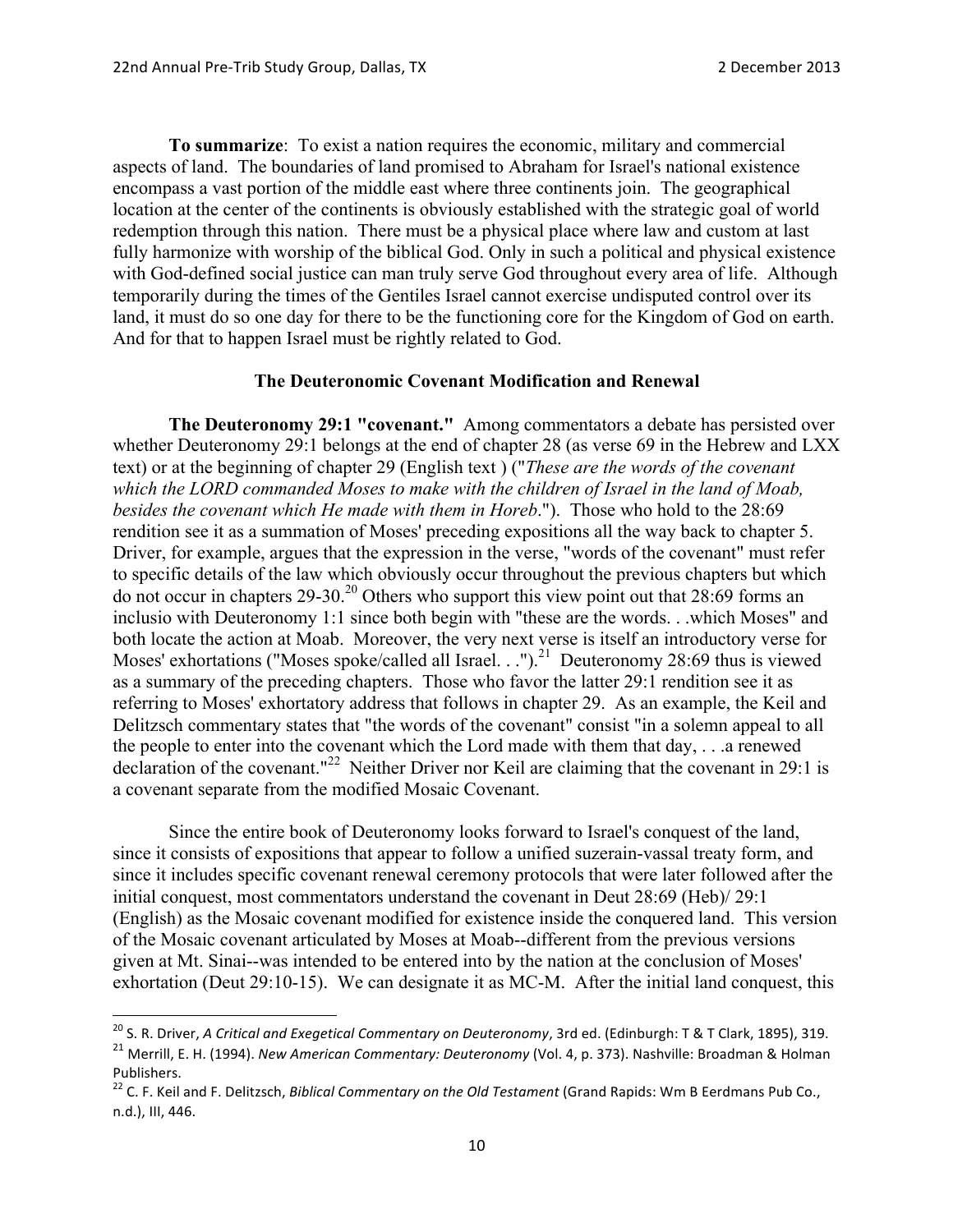covenant was to be ceremoniously renewed at Shechem using Mt. Ebal and Mt. Gerezim as props (compare Deut 27 and in Joshua 8:30-35).

**The Land Promise**. Some who attach Deut 29:1 to chapter 28 not only consider it as summarizing Moses' third oration, but they also tend to deny that a formal Land covenant exists in the following text of chapter 29. Deere in the *Bible Knowledge Commentary*, for example, writes concerning Deut 29:1:

"Some see this verse as an introduction to the fourth address of **Moses** beginning in verse 2, but probably it concludes the covenant renewal ceremony in Moab. This preference is reflected in the Hebrew text which numbers this verse as 28:69 rather than 29:1. The words, **the covenant … in Moab, in addition to the covenant He had made with them at Horeb**, have led some to posit the existence of a separate covenant (i.e., a Palestinian Covenant) in addition to the Mosaic Covenant. The wording, however, was not meant to reflect the making of a new covenant, but the renewing of the Mosaic Covenant made at Horeb. Moses' fourth address introduces no new covenantal provisions that were not already made explicit in his other speeches. So Deuteronomy 29:2–30:20 recapitulates the covenant details laid down in the preceding chapters"<sup>23</sup>[Emphasis original]

If, as Deere and others claim, Deuteronomy 29:2-30:20 is a call for the nation to enter immediately into the MC-M version of the Mosaic covenant, what can be said about a Land covenant (LC) in the book of Deuteronomy? Clearly in this exhortation Moses assures the nation of fulfillment of the land promise. But, if his overall exhortation is a call for entry into a revised version of the conditional Mosaic covenant, how can there be assurance of any final fulfillment? How do an assurance and a conditional covenant fit together? And if the covenant in view refers to the Mosaic covenant, where is the evidence of a Land covenant in this passage?

At issue here, at least among dispensational premillennial commentators, is not the land promise of the Abrahamic covenant itself. As Paul affirms in Galatians 3:17, the Mosaic covenant cannot annul the covenant that was confirmed before by God. The previous discussion of covenant interrelationships has already shown that in God's grand strategy of progressive revelation biblical covenants are structured upon their predecessors. What is at stake here is whether Moses is urging Israel to enter into a Land covenant (LC) separate from the modified Mosaic covenant MC-M, or is he urging the nation to enter into MC-M itself. Does the exegetical choice of the latter necessarily deny the existence of LC? I think it does not.

**The Land Covenant Inference.** I propose that a LC can be inferred from Deuteronomy 29:2-30:20 even accepting the majority view that the covenant in Deuteronomy 29:1 is MC-M. A number of details justify such an inference. In the reference above Deere claims that Moses' address in Deuteronomy 29:2-30:20 "introduces no new covenantal provisions that were not already made explicit in is other speeches." That is not quite true. This passage may not have introduced new provisions within the Mosaic covenant itself, but it certainly expands on previous brief references to Yahweh's sovereign intent to bring His Israel project to a completed finish. Moses remarked in his 1st exposition that Israel would turn back to the LORD after experiencing all the curses because of His adherence to the Abrahamic covenant (4:30-31). He made a similar

<sup>&</sup>lt;sup>23</sup> Deere, J. S. (1985). Deuteronomy. (J. F. Walvoord & R. B. Zuck, Eds.) *The Bible Knowledge Commentary: An Exposition of the Scriptures*. Wheaton, IL: Victor Books.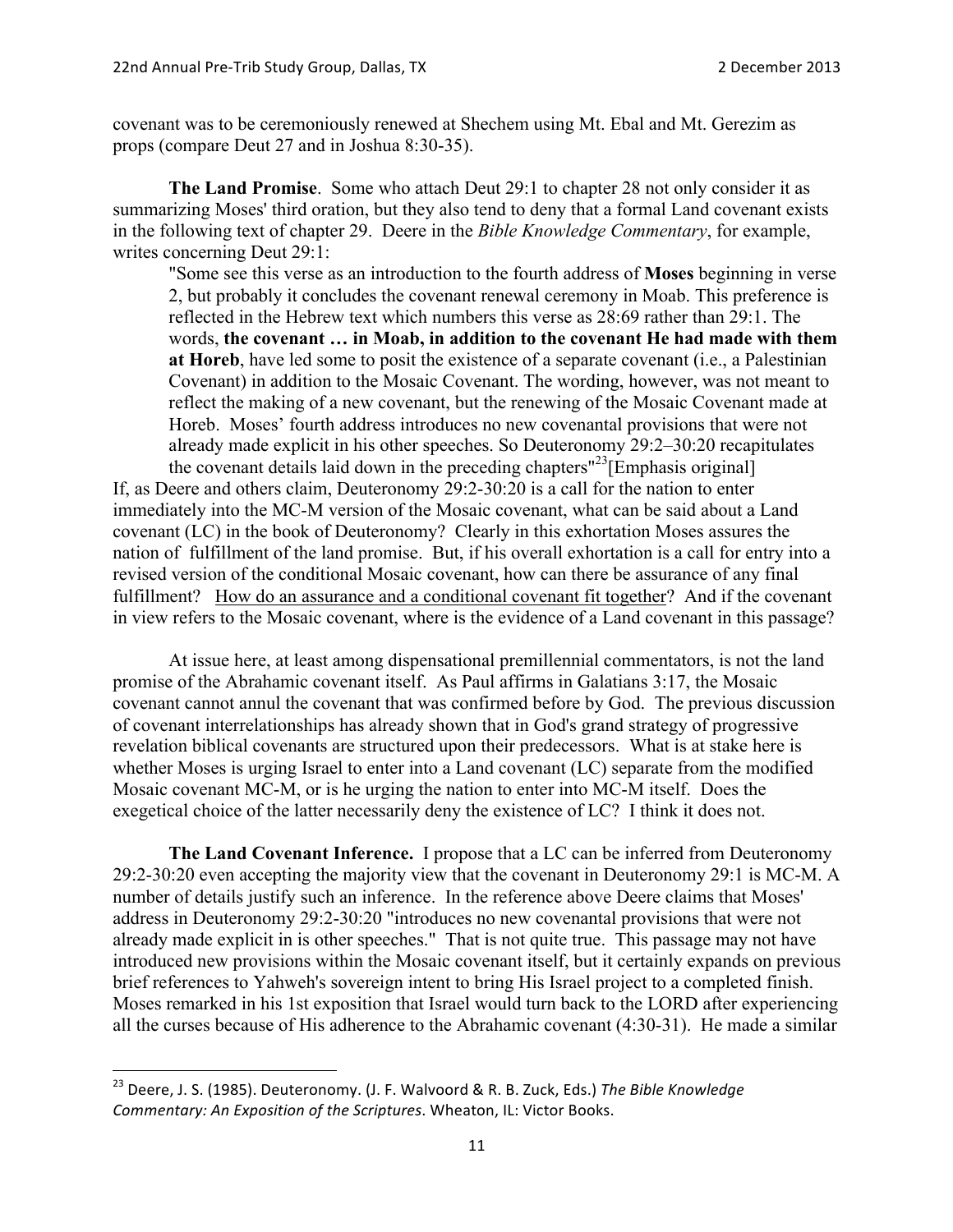remark in his 2nd exposition (7:8). Verses 29:2-30:20, therefore, repeat and expand on these previous remarks.

My proposal relies upon understanding how the previously discussed Yahweh-Israel relationship works out historically. We've already seen how during the Yahweh-Moses dialog in Exodus 32 it was agreed upon that Israel's continued existence is guaranteed by the covenant passed from Abraham to Isaac to Jacob. God's glory would be tarnished if He were to violate His oath of malediction by destroying the seed of Jacob. There is no turning back from the Yahweh-Israel relationship once begun. Even though the founding contract at Sinai (MC-S1) was provisional and terminated, God kept on working with Israel in spite of its treachery and renewed the contract continuing its provisional form as MC-S2. Under MC-S2 individual Israelites would never reach the promised land, but the nation would. As the nation moved from its desert wanderings to a new location in conquered Canaanite territory, God through Moses modified nation's organizational structure and some other features in MC-S2 to create MC-M.

Since scripture shows that the Yahweh-Israel national relationship cannot end for doxological reasons, there is no question that Israel will meet the challenge to be God's functioning priestly nation for the Kingdom of God on earth. But Israel cannot be a functioning nation without possessing and occupying land. And it cannot occupy the whole promised land in a blessed geophysical state as envisioned in the Abrahamic covenant without a right relationship with God. Therefore, it is certain that two historical actions must occur: (1) Israel will one day be spiritually "reconditioned"; and (2) Israel will enjoy all the land in a refurbished environment. These are fundamental and unconditional covenant-type matters that cannot be part of the conditional MC-M. So regardless of how one exegetes Deuteronomy 29:1, Moses' prophetic assurance forces the exegete to face the land promise which transcends the Mosaic covenant.

**Prophets and Contracts**. To understand the significance of Moses' earlier remarks in his 1st and 2nd expositions and his expended announcement in Deuteronomy 29-30, it is necessary to ponder the role of the Old Testament prophet in the Yahweh-Israel relationship. Like all relationships that spawn contracts between participating parties, it always remains personal and can adapt to changing circumstances. Because it is a dynamic, non-mechanical, non-legalistic relationship, it involves various agents concerned with what could be called "contract administration." The book of Deuteronomy testifies to these agents. Moses himself acts as a contract administer, and God announces that others will follow him: "*I will raise up for them a Prophet like you from among their brethren, and will put My words in His mouth, and He shall speak to them all that I command him"* (Deut 18:18). We must not forget the two historically unique characteristics of ancient Israel. As Albright pointed out, it alone of all nations had a contract with God, and, as Kaufmann noted, it alone of all nations had a long line of prophets.24 These two characteristics are interrelated. The prophets were the connecting agents between Yahweh and the nation. Through these prophets Yahweh shared His mind with Israel over and beyond the stipulations of the Mosaic covenant. In real time they were given the Word of the LORD (Heb: *dbr yhvh*) that both applied the covenant blessings and cursings and also simultaneously explained why Yahweh was applying them.

<sup>&</sup>lt;sup>24</sup> See footnotes 3 and 8.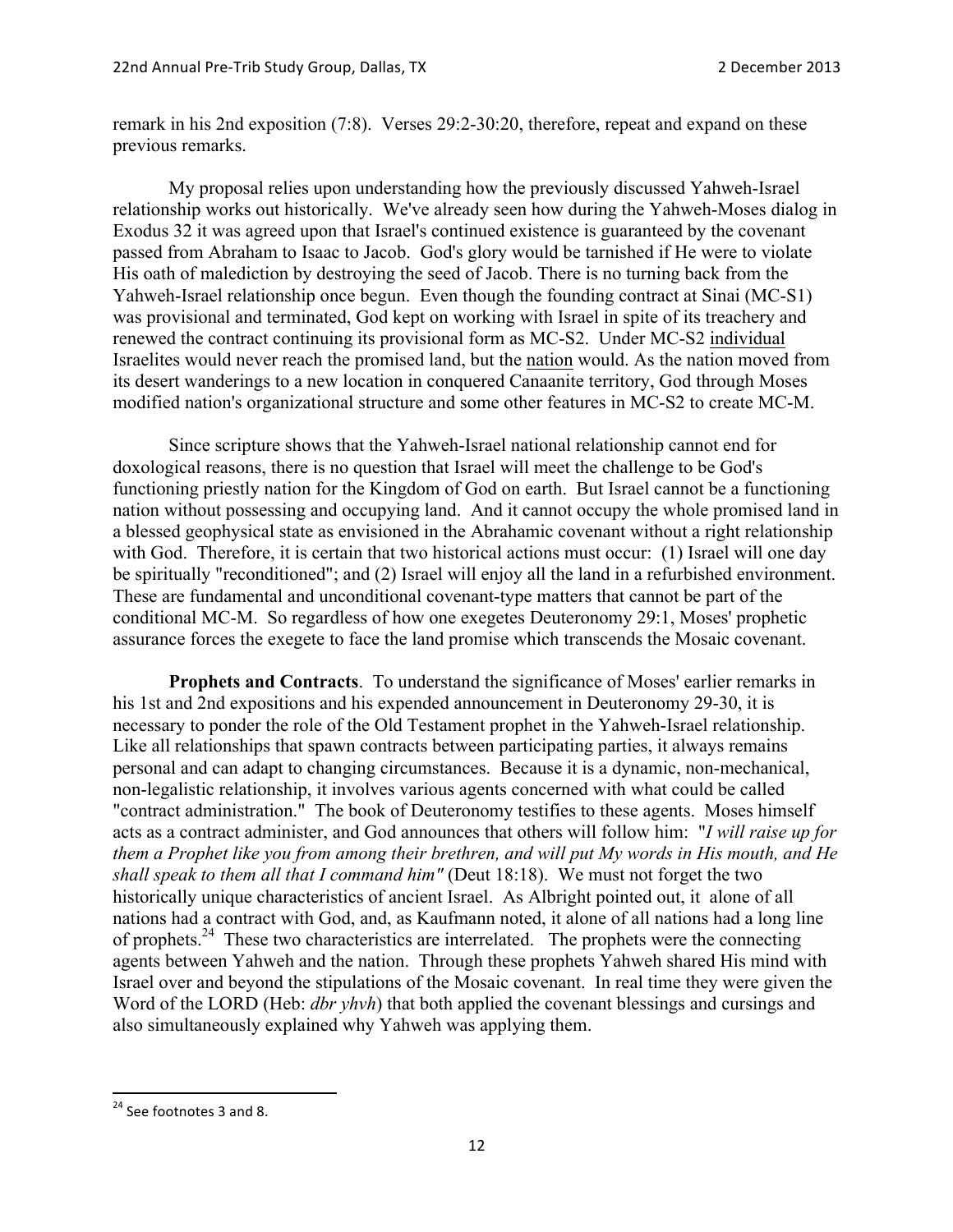When the Word of the LORD came to a prophet concerning the Mosaic covenant's cursings, the prophet would sometimes indict the nation for contract violations. In Deuteronomy 32, the so-called Song of Moses, the prophetic Word of the LORD calls non-human witnesses of contract performance to add their testimony to the indictment (Deut 32:1). Yahweh's faithful behavior is contrasted at specific points with Israel's misbehavior. This lawsuit pattern (Heb: *riv*) occurs with later prophets Isaiah, Hosea, and Micah who call on the same witnesses when they, too, indict the nation (Isa 1:2; Hos 4:1; Mic 6:1-2). The prophets would also announce the implementation of specific covenant sanctions without the lawsuit format. Elijah announced the drought curse of the Mosaic covenant (1 Kings 17:1). Jesus announced the AD 70 destruction and exile (Matt 23-24) and He gave the precondition of His return: "*You shall see me no more till you say, 'Blessed is He who comes in the name of the LORD*!'"(Matt 23:39).

Obviously the prophets were deeply involved in administration of the covenant sanctions, but because of their close link with Yahweh they also revealed matters transcending the contract stipulations. Moses, for example, while revealing MC-M announced the eventual rise of the monarchy and that Israel's chief executive officer was to be different from his pagan counterparts: "*When you come in to the land. . .and dwell in it, and say, 'I will set a king over me like all the nations that are around me,' you shall surely set a king over you whom the LORD your God chooses, one from among you brethren you shall set as king over you. . .* ." (Deut 17:14-20). The monarchy would differ radically from the tribal confederacy envisioned in MC-M as the Lord would later explain through Samuel (1 Sam 8:4-22). As the first in the line of Israel's prophets Moses here divulged a matter that would certainly come to pass that lay beyond the scope of the covenant. The prophets coming after Moses would receive God's choice for the king and anoint him with oil (giving rise to the terms "messiah" and "christ"). The prophets were "king-makers" from Samuel to John the Baptist. So here one observes an "extra-[Mosaic] covenant" feature in the Yahweh-Israel relationship that was announced and administered by the prophets. This feature eventually was called a covenant when it became fixed to David's line some four centuries after Moses' announcement. Even then it was not formally recognized in the text of scripture until years after it had been initiated (2 Sam 23:5). As a divulgence from God's mind to Moses, however, the Israel's monarchial office that would culminate in the Incarnate Son of God was implicit in that announcement. The certain plan of a special covenant-established monarchy was already in motion at the time of MC-M.

Extra-covenant announcements were also included in the prophet-mediated lawsuit indictments. The Song of Moses concludes with a warning to the Gentiles whom God will have used to chastise His nation to be aware that He can likewise judge them (Deut 32:41-43). In it Yahweh promises to "*provide atonement for His land and His people*." That promise was not a part of the conditional Mosaic covenant's stipulations. The later prophets repeatedly shared Yahweh's extra-covenant assurances of eventual permanent restoration of Israel--a restoration founded upon a yet-to-be revealed new covenant (e.g., Jer 31; Ezek 16, 36). None of these extracovenant assurances would have been possible were it not for the ongoing Yahweh-Israel relationship and the sharing of that relationship with the nation through Israel's prophetic line. This is a supernatural feature that is unique to Israel and must be accepted in any historical interpretation of the Old Testament. The Mosaic covenant versions were all carried along within a divinely-commissioned prophetic oversight.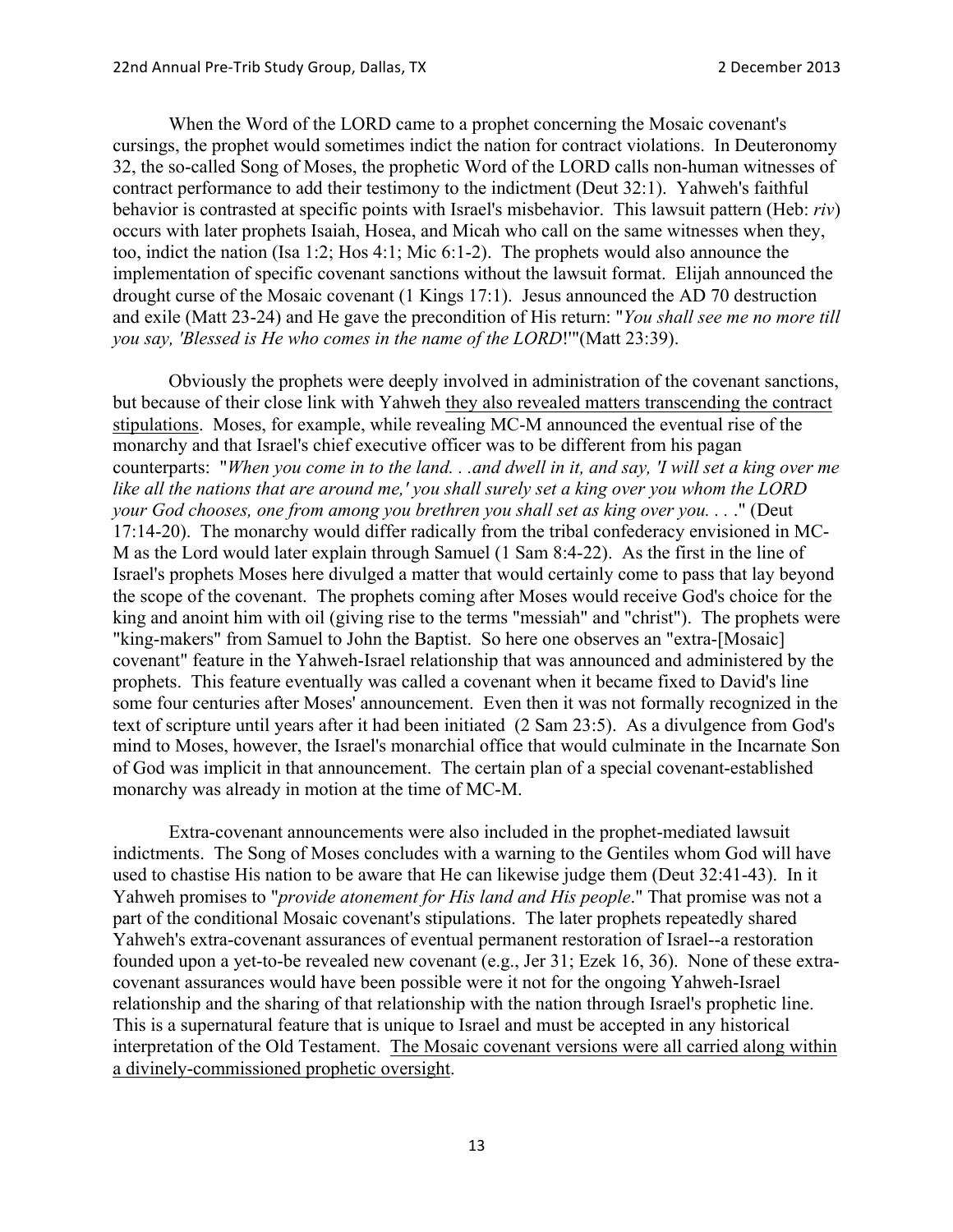**Deuteronomy 29:2-29**. Returning to Deuteronomy 29-30, we see Moses exercising the role of a prophet in providing assurance that goes beyond the conditional nature of MC-M. He mentions the basis of that assurance: "*All of you stand today. . .that [the LORD] may establish you today as a people for Himself. . .just as He has spoken to you [Mosaic covenant] and just as He has sworn to your fathers, to Abraham, Isaac, and Jacob*" (Deut 29:10, 13). Here again is the unconditional Yahweh-Israel dimension behind the Mosaic covenant. But that very contractual agreement contains cursings. Moses foresees a terrifying destruction of the land that once flowed with milk and honey: "*the whole land is brimstone, salt, and burning; it is not sown, nor does it bear, nor does any grass grow there. . .* ." (Deut 29:23). The terrain will resemble the devastated areas of the Sodom and Gomorrah judgment. Israel's national economic asset will no longer exist not only because it will be occupied by foreigner squatters but because its very soil and climate--its geophysical status--will no longer support an agrarian economy. The dreadful sanctions of MC-M will have come about in what appears to any non-prophetically-informed observer, to be the permanent end of the nation. So, as a prophet in whom Yahweh confides, Moses begins a transition from the destructive covenant cursing with the enigmatic verse 29: "*the secret things belong to the LORD our God, but those things which are revealed belong to us and to our children forever, that we may do all the words of this law*."

**Secret and Revealed Things**. The "secret things" are contrasted with "those things which are revealed." The revealed things, he explains, are the commandments and statutes he has written in the "Book of the law," i.e., the completed MC-M (Deut 29:21, 27). Not lacking a an available transcendental ethical source like the pagans, Israel has readily available contractual stipulations for its national life (Deut 30:11-16). Once known historically these will be recognized by Gentile pagans as model legislation (Deut 4:6). By way of contrast the secret things appear to be the details of how Yahweh will accomplish His goals for Israel amidst the crosscurrents of history. They are the mysterious and surprising features of the Yahweh-Israel relationship that somehow interconnects God's sovereignty with Israel's responses as seen in the Yahweh-Moses dialog in Exodus 32. The proverbial statement of Deuteronomy 29:29 thus forms an important bridge between the previous depiction of the outworking of the Mosaic covenantal curses and a prophetic glimpse of Yahweh's thoughts on the future of His relationship with Israel.

**The Implied Land Covenant**. As he did in his 1st and 2nd expositions where he assured Israel of its ultimate success and as he did in announcing the coming monarchial reorganization of Israel's leadership, here Moses again exercises the prophetic function. Before he dies he wants to provide the second generation and their successors encouragement through a long-term view of the future. Faced with the daunting challenge to bring the Kingdom of God into the world--a challenge no other nation has ever faced--the Israelites could easily grow weary. People can endure trials only if they have hope. Therefore Yahweh divulges through Moses some of the "secret things." Moses now expands his previous remarks in 4:30-31 and 7:8 with a detailed prophecy of the return of dispersed Jews to the promised land "*which the LORD swore to your fathers, to Abraham, Isaac, and Jacob*" (Deut 30:20).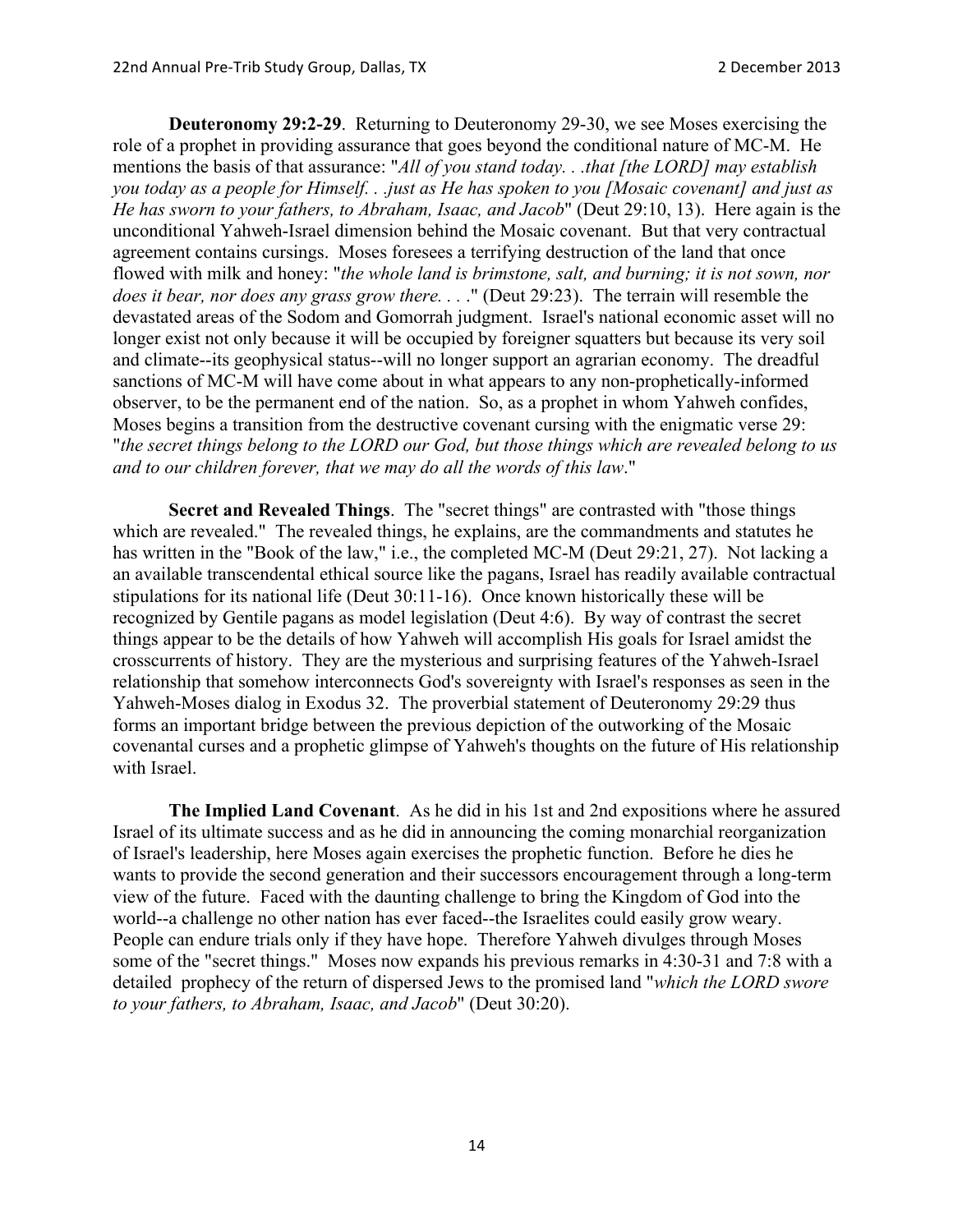The sons of Jacob will be gathered within the boundaries of the full expanse of the Abrahamic covenant, not just the tiny area occupied by contemporary Israel, for the first time.<sup>25</sup> The land-nation connection, however, requires that a land be cursed for the sin of its occupants. Therefore to attain occupation of its land Israel must be made into a godly nation. Moses includes a warning to individual Hebrews not to assume that they can ride on the coattails of this national assurance (Deut 29:18-21). The prophetic assurance applies to the nation as a whole, not to specific individuals. In this assurance one observes the expression of the Abrahamiccovenant-grounded Yahweh-Israel relationship centering the nation's historical purpose. Simultaneously, one observes Yahweh's demand for individuals to love Him by thinking and doing what His commandments define as genuine social justice that comports with His character. Here occurs the twin prophecies for the nation: (1) Israel will one day be spiritually re-gathered and "reconditioned" (Deut 30:1-2, 6-8); and (2) Israel will enjoy all the land in a refurbished environment Deut 30:5,9). One cannot occur without the other. Both transcend the text of MC-M. The first is the heart of the New covenant. The second is the Land covenant portion.

With this revelation of some of the "secret things" added to the "things that are revealed" Israel will officially adopt both when it enters into MC-M at Moab and subsequently performs the renewal protocol at Shechem (Deut 27; Josh 8:30-35). Whether Moses' prophetic assurance is here called a Land covenant explicitly or not, the nation is entering MC-M with the understanding that it will survive the cursings and one day will return to Yahweh and all the land promised in Genesis 15:18-21. That Jesus shared this understanding is evident in his prophecy of Matthew 24:31 that echoes Deuteronomy 30:3-4 ("*And He will send His elect angels. . .and they will gather together His elect from the four winds, from one end of heaven to the other*"). Deuteronomy 29-30 thus provides the divine overview of Israel's historic purpose and end goal. That purpose and goal cannot be conceived without thinking of the land promise. Therefore I contend that an unconditional Land covenant (LC) must be implied here.

Perhaps the reason that LC is not explicitly labeled as such and offered for formal inauguration flows from the spiritual condition of the nation at that time. Moses' detailed exhortation clearly shows that the spiritual conditions will not soon be met for permanent land occupancy. Those spiritual conditions will not come about until the New covenant (NC) accomplishes national heart circumcision of the entire nation, not just a remnant of it. Only after the nation fails and clearly needs this spiritual surgery will God will make LC explicit. Later Hebrew prophets like Isaiah, Jeremiah and Ezekiel will amplify details of Moses' prophecy and make clear that it refers to a future [new] covenant (Isa 59:20-62:12; Jer 31; Ezek 16). Inclusion of the implied LC with the inauguration of MC-M serves to assure the generations of Israelites to come that God has committed to work through their choices to secure their nation's final place in history. Once so committed He cannot and will not abandon this goal lest His glory be tarnished.

<sup>&</sup>lt;sup>25</sup> Deuteronomy 30:5 reveals that the Jewish population will increase beyond that of Old Testament times. As one would expect in God's plan, therefore, the literal land area of Genesis 15:18-21 is large enough to include an Israelite population far greater than the Jewish population of today or yesterday. The literal land size answers the objection found in Keil & Delitzch that "if there is to be an increase in the number of Jews. . .above the number of their fathers, and therefore above the number of Israelites in the time of Solomon. . . , Palestine will never furnish room enough for a nation multiplied like this." Keil, III, 452.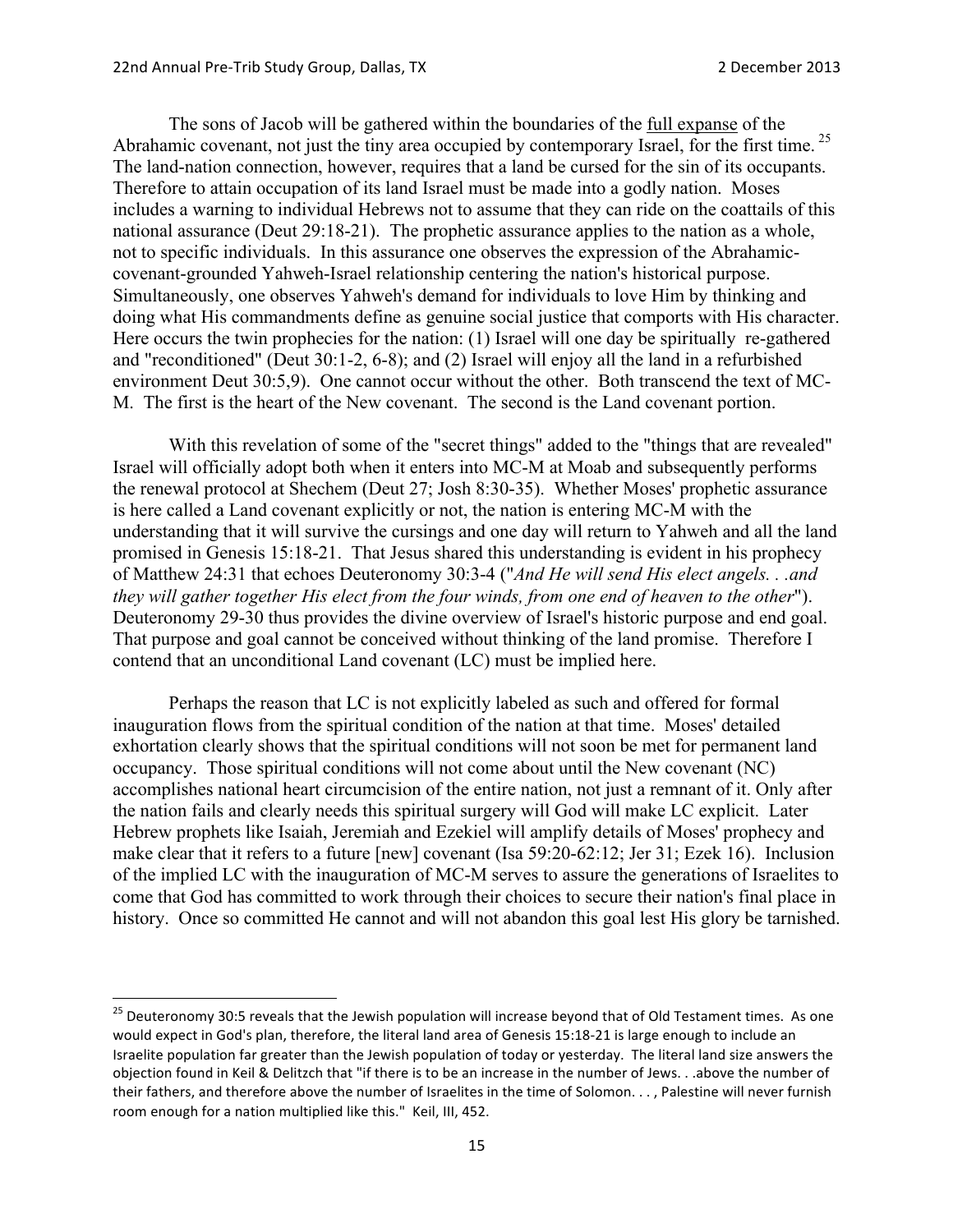I propose that the implied LC becomes formally expressed within the NC. As such it becomes precisely that part of the NC that protects that covenant against "spiritualized" misinterpretations. As a part of NC, LC firmly requires that Israel inherits and occupies the literal Abrahamic land boundaries. LC also requires a supernatural geophysical transformation of the land to provide the economic, commercial, and priestly functions to the nation in the coming millennial Kingdom of God. The millennial world will need a land where people can serve the Lord without compromise regardless of what surrounding Gentile nations do. These are material, physical blessings literally fulfilling Old Testament contractual stipulations, not metaphors of supposed spiritual blessings that apply to the Church as Israel's replacement. The Church has no real estate blessings because it is not a nation. As the earlier discussion of the hermeneutical implications of the contract form of literature showed, contracts are always interpreted in terms of ordinary language for validation of the parties' behaviors. Contract terminology must be conserved throughout the duration of the contract. The LC is no exception.

For anyone following the discussion so far it should be obvious that the land promise literally interpreted has never been fulfilled. Never has Israel simultaneously exercised total control and occupation with its own people over most of Syria, and parts of what is now Lebanon, Jordan, and Iraq. Moreover, these areas as well as lands west of Jordan have certainly not been geophysically configured for plentiful agricultural productivity. Nor has Israel ever had a social culture where it could be said a citizen would not have to compromise biblical faith and "serve other gods" in some area of life. Another evidence that the land promise has never been filled is that from the exile forward, Israel has never had complete title to its land. Gentile eminent domain continues from Babylon to the United Nations. The Kingdom of God hasn't come because the King isn't welcome--yet.

#### **Conclusion**

The contemporary rising trend of anti-Israel/pro-Palestinian views among evangelicals necessarily denies that biblical covenants ought to be considered hermeneutically like ordinary contracts. In the Nicholson interview with Bethlehem Bible College professor, Alex Awad, mentioned in the introduction above, insisted that there doesn't need to be a nation Israel for the fulfillment of the re-gathering-of-Jews-prophecy. But if one accepts the prophecy that there is to be a re-gathering Jews, then why not also accept the prophetic context that speaks of a literal land to which the Jews are re-gathered? Dr. Awad, like an increasing number of evangelicals, uses an arbitrary hermeneutic to select what he wants from the text and ignore the rest.

By contrast this paper has used the literal grammatical-historical hermeneutic that has produced traditional dispensationalism. With this hermeneutic it has attempted to understand Yahweh's land promise in the book of Deuteronomy. It first discussed the concept of covenant as a contract and noted the implications, particularly the reinforcement of the literal hermeneutic as the proper interpretive tool for this kind of literature. It then examined the reliance of the Mosaic covenant upon the previous preservative Noahic covenant and the previous redemptive Abrahamic covenant. The Mosaic covenant was seen as a provisional covenant with Israel to challenge it to bring forth the Kingdom of God in history.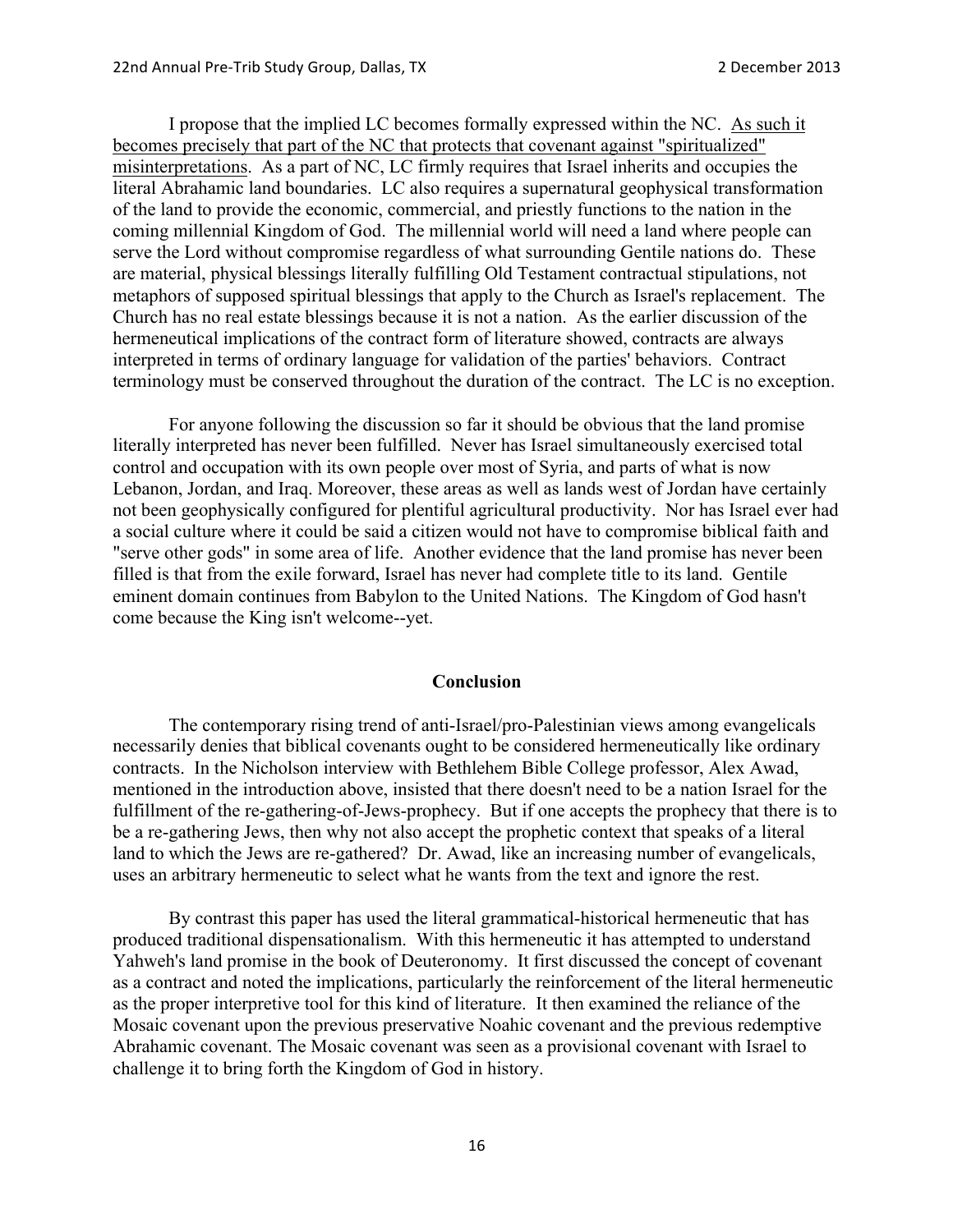An important finding concerning the Mosaic covenant was that standing behind it was an often overlooked unique, personal relationship between Yahweh and Israel flowing out of the Abrahamic covenant. Whereas the Mosaic covenant was conditioned upon Israel's responses, the Yahweh-Israel relationship was not. The Exodus 32-34 dialog between Yahweh and Moses modeled this difference. The original Mosaic covenant at Sinai (MC-S1) was quickly terminated and replaced with a second version (MC-S2) by Yahweh's initiative. This initiative came out of His commitment to continuing that relationship which He had begun lest His glory be compromised. In the second generation just prior to the conquest at Moab a third version was created (MC-M) to adapt to life in the new land. MC-M is spelled out throughout the book of Deuteronomy.

The paper also discussed the link between lands and nations in general and the promised land and Israel in particular. It showed that one cannot speak of the return of Israel without also speaking of the promised land. It also showed that Israel must meet spiritual requirements in order to occupy the land and have that land fully fruitful as prophecy foretells. The two are inseparably connected and therefore occur together in the New covenant to come.

The crux passage concerning the land promise is Deuteronomy 29-30. An exegetical choice must be made here between treating it as speaking of entering a modified version of the Mosaic covenant or treating it as speaking of a distinctly different land covenant. This paper proposes a way to retain the idea of a Land covenant (LC) even though one takes the view that Moses is urging the nation to enter into MC-M. It argues that the prophecy of re-gathering into the promised land emanates from the unconditional, Abrahamic-based Yahweh-Israel relationship modeled in Exodus 32-34. This relationship relies upon a line of prophets beginning with Moses as "contract administrators" who interface with God and the nation. When a major prophecy is made like the land promise, it reveals a firm commitment on God's part to carry it out for doxological reasons. Thus, although the land promise doesn't appear explicitly as a covenant in the Deuteronomy 29-30 prophecy, it is fully functional at that time and eventually is explicitly expressed as part of the New covenant (NC). The LC, therefore, is certainly implied in the Deuteronomy 29-30 prophecy.

# **Appendix A: Why Israel?<sup>26</sup>**

Those who casually dismiss the suitability of a literal grammatical-historical hermeneutic for the Genesis text miss out on the internal consistency of the Bible. Among other things the significance of God calling a pagan out of the so-called cradle of civilization at the beginning of the second millennium BC to begin anew His program of redemption goes unnoticed. Why that timing?

If one instead utilizes the literal grammatical-historical hermeneutic out of self-conscious appreciation of the Creator's design of human language, and reads the narratives of Genesis 5 and 11, he will discover a fascinating feature in human longevity. The longevity data in Genesis 5 prior to the flood is fairly consistent at approximately 930 years. Verbal revelation could easily be passed down orally by simply asking Adam and Eve and the immediately following generation. After the flood, however, human longevity data declines in exponential fashion (see

<sup>&</sup>lt;sup>26</sup> Referenced in page 3.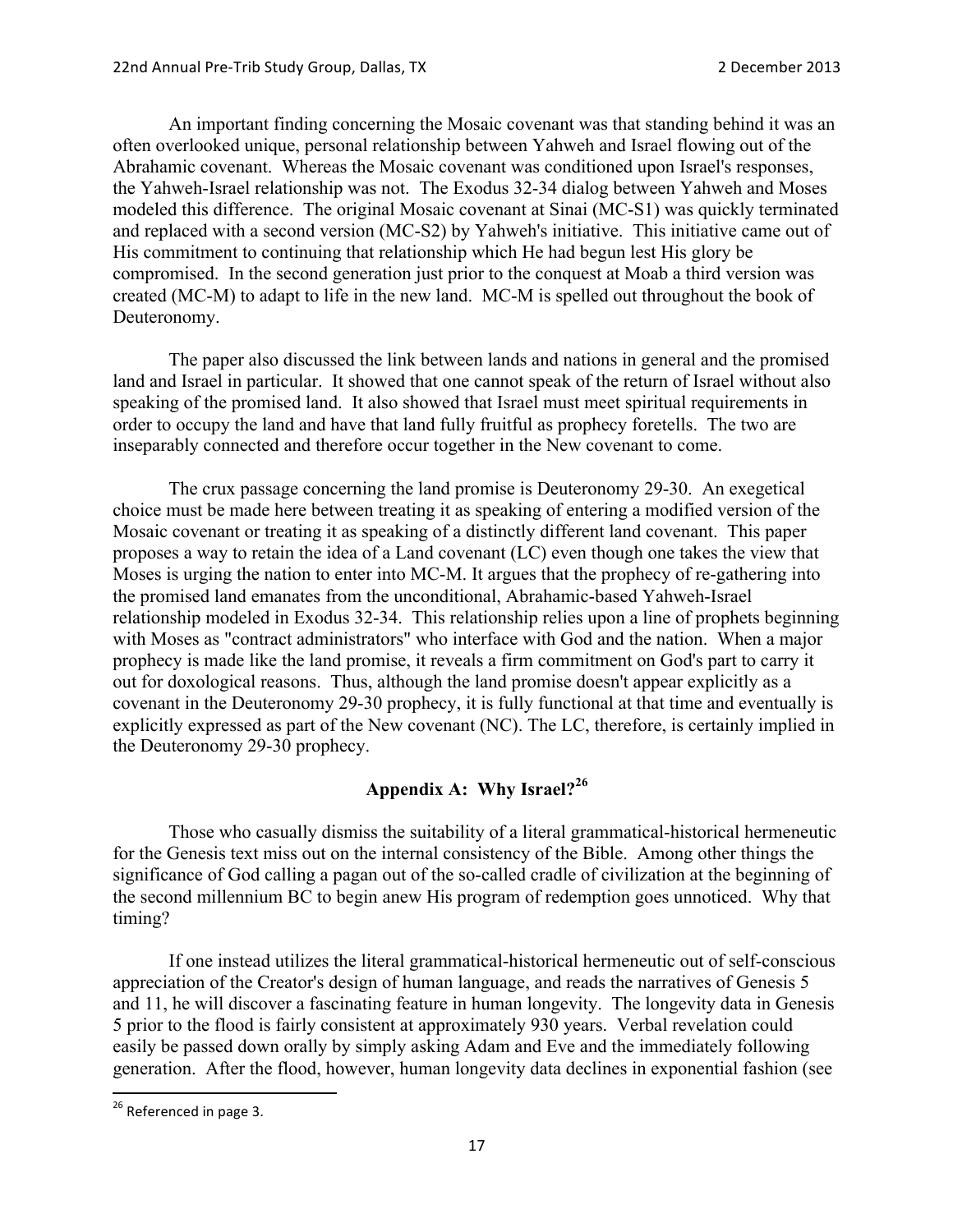figure 1). Those who have some mathematical or scientific interests will undoubtedly be intrigued by this indication of transition from one steady state to another. Pagan myths that mention high antediluvian longevity show no such realism.



Fig. 1. Postdiluvian longevity data from Genesis 11 plotted by generation. A fit with an exponential function occurs.

An even more intriguing feature in these data becomes apparent if one plots the data against year-of-birth and year-of-death along the X axis and generation along the Y-axis as in figure 2. It becomes readily apparent that something profoundly significant happened at the beginning of the second millennium BC. Within the preceding two centuries a total of nine generations died with the more ancient ones dying after the more recent ones! Shem and Eber, for example, were alive during most of Abram/Abraham's lifetime. Such a phenomenon is unique in human history. It quickly ended the previously easy oral transmission of verbal revelation. That, coupled with the Babel revolt against God and forced dispersion, set up the situation of the early second millennium.

And in the early second millennium God called Abraham out of paganism to form a counter-culture that would be the exclusive conduit of His Word to the human race. The Abrahamic covenant conveyed to Isaac and then to Jacob the promise to establish the special nation Israel. Thus Israel arose precisely at the right time to save mankind's access to God. As the custodian of Scripture Israel preserved the past revelation that all descendents of Noah, Ham, Shem, and Japheth once shared (the "Noahic Bible"). From henceforth special revelation would be written in languages spoken by the Hebrews. Israel exists as the nation of the Bible for all mankind.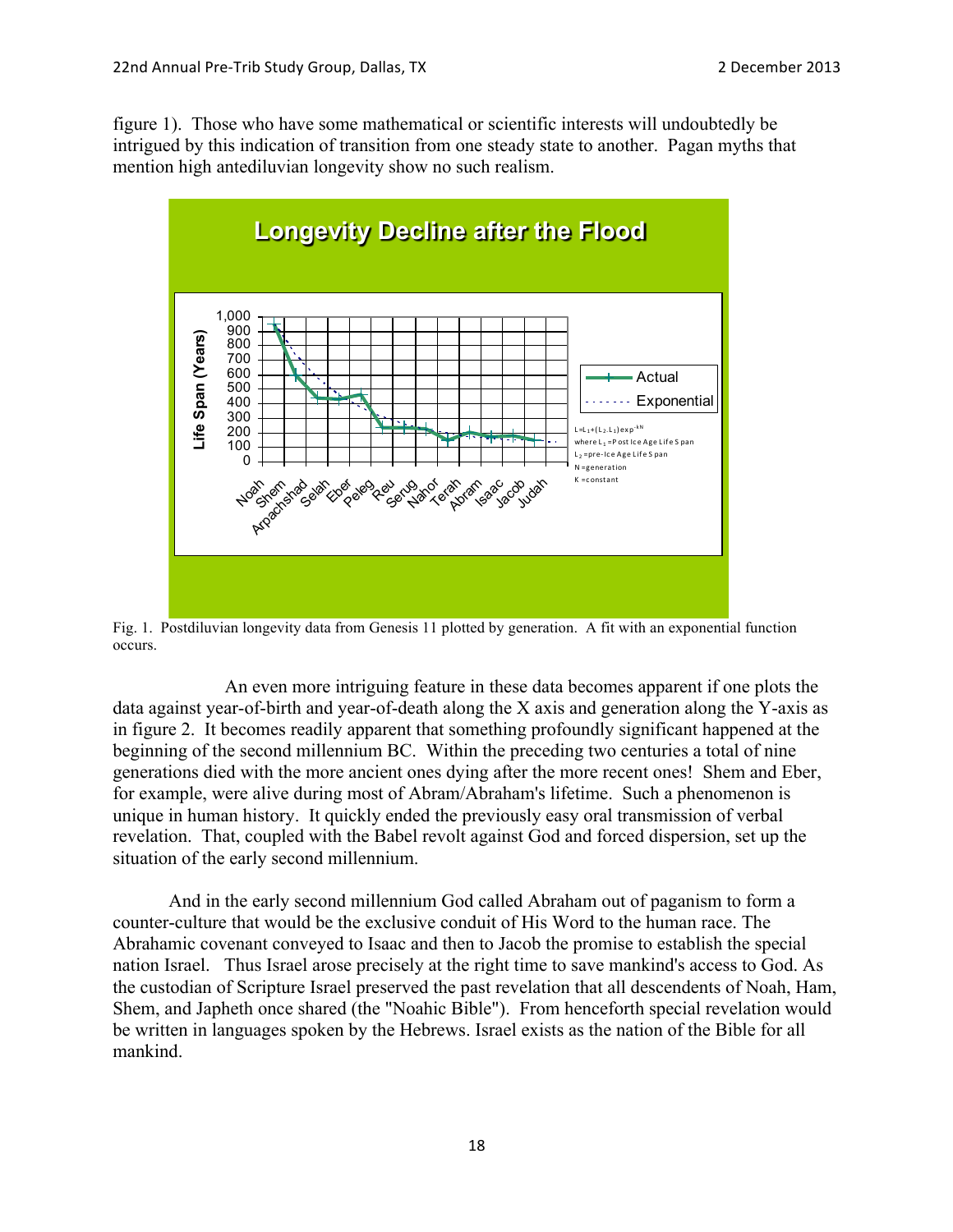

Fig. 2. Postdiluvian longevity data from Genesis 11 plotted by birth and death dates. Simultaneity can be observed between generations. Note what happend between 2200 and 2000 BC.

That Israel not only preceded Christianity but will also follow it as the re-gathered millennial priestly nation in God's redemptive program on earth is another unique feature in God's revelational exclusivism. As Yaakov Ariel has noted: "In no other case has one religious community assigned a predominate role to another religious community in its vision of redemption or claimed the other group held a special relationship to God."<sup>27</sup>

# **Appendix B: Israel at the Center of the Earth's Land Masses<sup>28</sup>**

The ICR study was done by a graduate student using software and computer time that was available forty years ago. Thus the computational algorithm used larger land unit areas than would be done today. The results, therefore, are quite approximate. Figure 3 shows the results of computing for each land unit area along the  $30^{\circ}$  N Lat circle the mean east-west travel distance, r-bar, to every other land unit area along that circle. It turns out that the land unit area at  $30^{\circ}$  E Lon has the shortest mean east-west travel distance to every other land unit area at  $30^{\circ}$  N Lat . This land unit area centered on  $30^{\circ}$  N Lat and  $30^{\circ}$  E Lon. is close to Jerusalem's latitude and longitude (see below).

<sup>&</sup>lt;sup>27</sup> Yaakov Ariel, *Evangelizing the Chosen People: Missions to the Jews in America, 1880-2000* (Chapel Hill: The University of North Carolina Press, 2000), 287.

 $28$  Referenced page 8, fn 18.